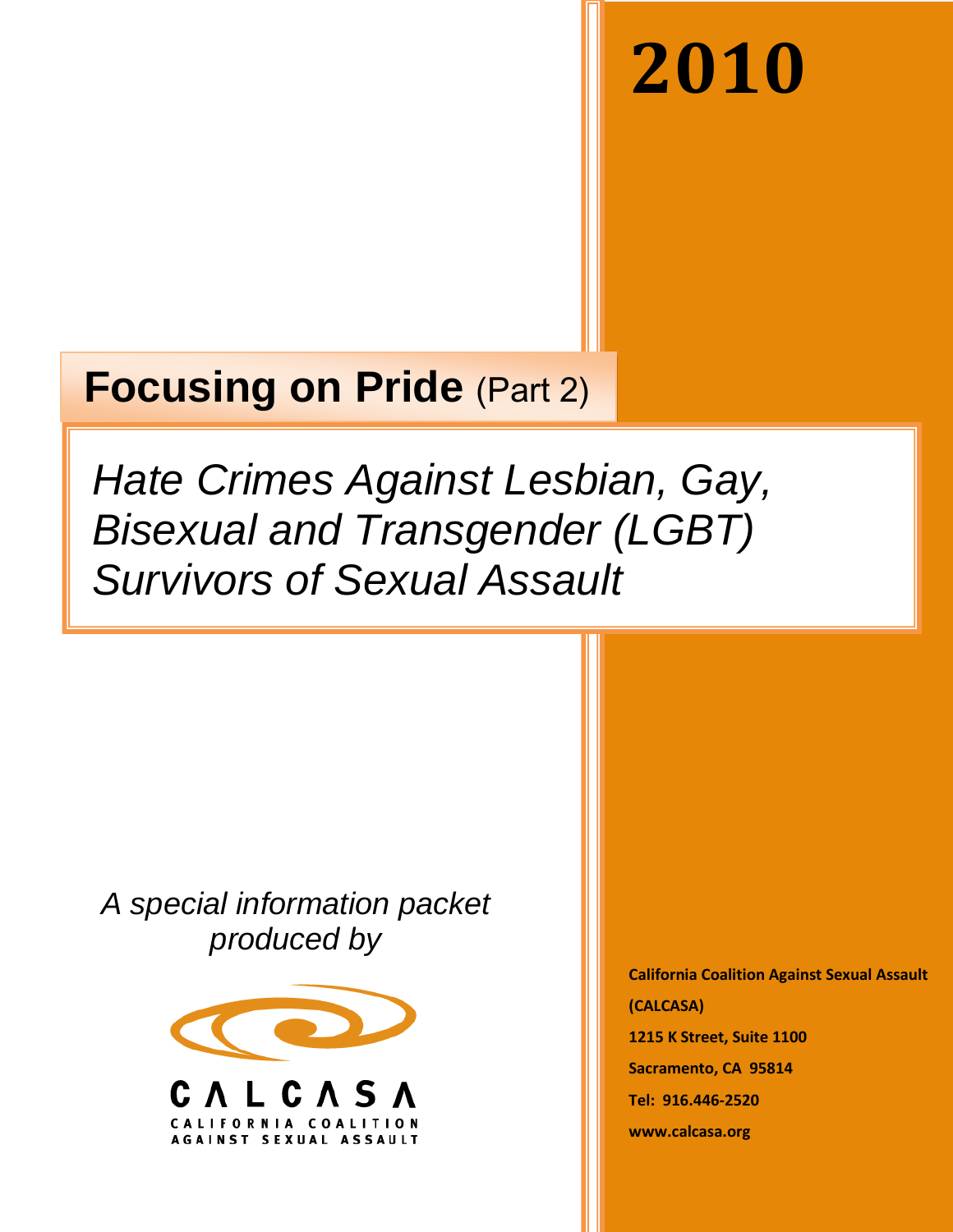# **TABLE OF CONTENTS**

| Community Organizations/Rape Crisis Centers/Rape Prevention Educators11          |
|----------------------------------------------------------------------------------|
| Screening for Hate Crime Related Sexual Assaults at Rape Crisis Centers 12       |
|                                                                                  |
|                                                                                  |
|                                                                                  |
| Healing From The Dual Trauma Of Sexual Assault And A Hate Crime13                |
|                                                                                  |
|                                                                                  |
|                                                                                  |
| Appendix C: Matthew Shepard/James Byrd, Jr. Hate Crimes Prevention Act of 200917 |
|                                                                                  |
|                                                                                  |
| Appendix F: California Community and Law Enforcement Hate Crime Network20        |
|                                                                                  |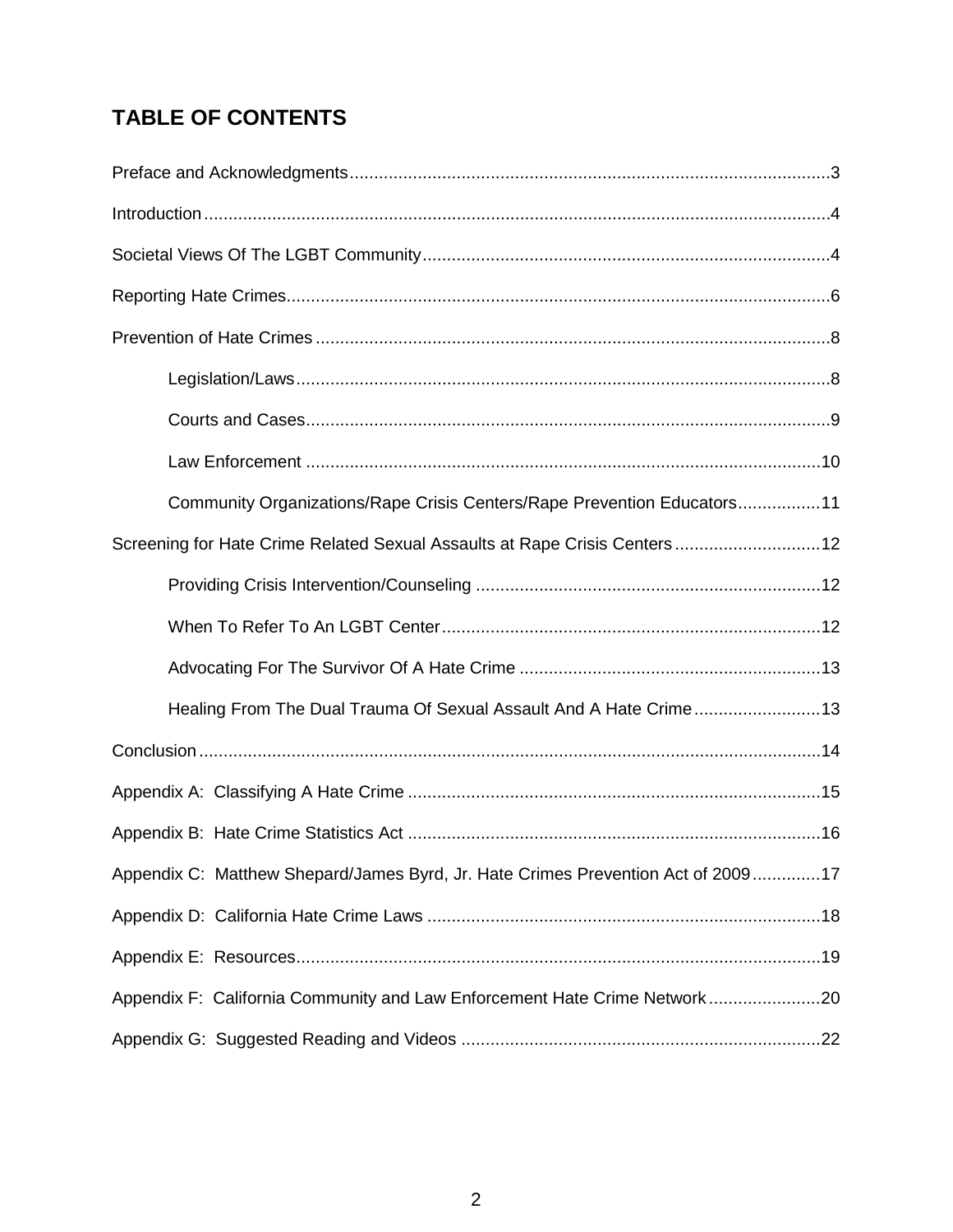# **Preface**

*Focusing on Pride (Part 2): Hate Crimes Against Lesbian, Gay, Bisexual and Transgender (LGBT) Survivors of Sexual Assault* is part of a series of information packets produced by the California Coalition Against Sexual Assault (CALCASA). These information packets were first published in 2001, but have been recently updated to reflect changes that have occurred in the sexual assault intervention and prevention field and in our general society. This 2010 publication is a revision of the 2001 publication, *Focusing on Pride - Sexual Assault in the LGBT Community (Part II).*

The 2010 publication*, Focusing on Pride (Part 1): Supporting Lesbian, Gay, Bisexual and Transgender (LGBT) Survivors of Sexual Assault* is an introduction to the LGBT community, along with recommendations on working with LGBT sexual assault survivors. It provides specific ways advocates and crisis counselors can support LGBT survivors.

CALCASA is a statewide association, based in Sacramento, CA, that provides leadership, vision, and resources to rape crisis centers, individuals, and other entities committed to ending sexual violence. Founded in 1980, CALCASA is the only statewide organization in California whose sole purpose is to promote advocacy, training, public policy and technical assistance on the issue of sexual assault and rape. For more information, please visit CALCASA's website at [www.calcasa.org](http://www.calcasa.org/) or call (916) 446-2520 or email at [info@calcasa.org.](mailto:info@calcasa.org)

# **Acknowledgments**

CALCASA wishes to thank Jennifer Valles for her work on this current 2010 updated publication, as well as those individuals who contributed to the original version of this publication in 2001: Jack Degnan, MPH, Dede dePercin, Dan Esparza, Elena Castellanos Fiallo, Maryasha Katz, MSW, Rob Knight, and Sallie Werson. Some of the original portions are included in this update.

CALCASA also wishes to thank the California Emergency Management Agency (Cal EMA) for their leadership, guidance and financial support for this revision process and for their continued support of California rape crisis centers to provide critical services to sexual assault and rape survivors. Please note that production of this 2010 publication was financially supported through Grant No. 2009-EF-S6-0046 awarded by the Office on Violence Against Women, U.S. Department of Justice, and through Grant Award Number TR09011578 from the California Emergency Management Agency (Cal EMA). Points of view, opinions, findings and conclusions in this publication are those of the author(s) and do not necessarily represent the official position or policies of the U.S. Department of Justice or of Cal EMA. Cal EMA reserves a royal-free, nonexclusive, and irrevocable license to reproduce, publish, and use these materials and to authorize others to do so.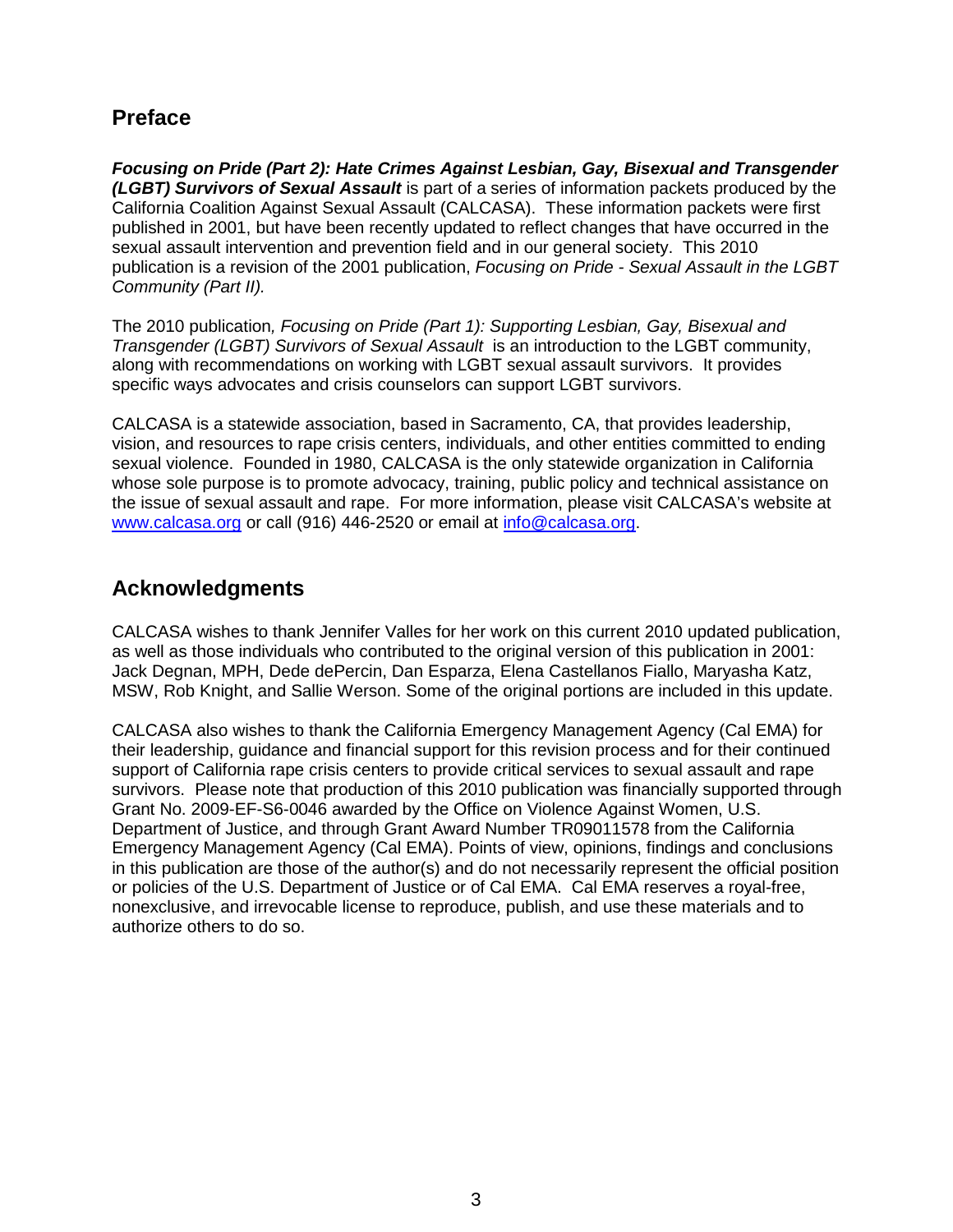# **Introduction**

This information packet is the second of a two-part series on sexual assault in the lesbian, gay, bisexual, and transgender (LGBT) community. **Part One** of this series created a foundation of understanding of the LGBT community, the impact of sexual assault, and recommendations for supporting LGBT survivors of sexual assault. **Part Two** will introduce the issue of sexual assault as a hate crime against LGBT individuals, as well as a foundation for understanding hate crimes and their impact on society.

#### **HATE CRIME**

disability status, or sexual orientati[on](#page-3-0) group.<sup>1</sup> A hate crime, also known as a bias crime, is a criminal act or attempted act against a person, institution, or property that is motivated in whole or in part by the offender's bias against a race, color, religion, gender, perceived gender, or gender identity, ethnic/national origin group,

Hate crimes have been described as "the violence of intolerance and bigotry, intended to hurt and intimidate someone because of their race, ethnicity, national origin, religion, sexual orientation, or disability." <sup>[2](#page-3-1)</sup> To be a hate crime, the offender's criminal act must have been motivated, in whole or in part, by their bias. A *hate incident*, while not a crime in itself, is an expression of bias. A person who commits hate incidents, unchallenged, often escalates their expressions into more violent hate crimes.<sup>[3](#page-3-2)</sup>

Another important factor to address in regards to hate crimes is a person's gender. Any bias against gender is historically seen as a bias towards women; however, gender-based violence should also be seen through a different lens, as it not only affects cisgender women, but also transgender individuals who identify as a women. This violence is a deeply rooted problem that has historically spanned across many cultures and societies. Whether the perpetrator is a stranger or an intimate partner, their actions are a learned response to many years of subliminal, conscious male-domination and misogyny in our society (i.e. that women must be in a submissive role and any defiance should be silenced with physical or sexual force in order to enforce male domination). As a result, criteria for what constitutes a hate crime (*see Appendix A: Classifying A Hate Crime*) can easily be translated to account for gender-based violence as a hate crime.

# **Societal Views of the LGBT Community**

According to the FBI Uniform Crime Report 2008 statistics, 60.4% of hate crimes involved an attack directed at a person. Incidents ranged from verbal assault to rape or even murder.<sup>[4](#page-3-3)</sup> These attacks not only aim at inflicting physical harm, but emotional harm as well. Otherwise law-abiding, young people, who see little wrong with their actions, tend to carry out most hate crimes. Alcohol and drugs are sometimes the catalyst for these crimes, but the main determinant appears to be societal prejudice that blinds them to the irrational actions that may be seen as "rational." <sup>[5](#page-3-4)</sup> Many youth who carry out hate crimes function on the beliefs they have been taught by society regarding the LGBT community. Their environment and society tells them that anything that falls outside typical societal norms is different and wrong. Since most hate crimes are motivated by anger against people who do not conform to societal norms, LGBT individuals can become targets of hate-based violence. It is important to note that the majority

<span id="page-3-0"></span><sup>|&</sup>lt;br>1 <sup>1</sup> [Community Relations Service,](http://www.usdoj.gov/crs/crs.htm) Department of Justice, 600 E. Street, N.W., Suite 6000, Washington, DC 20530. 1997<br><sup>2</sup> Ibid.<br><sup>3</sup> HATE-CRIME Network, LAMBDA GLBT Community Services. www.hate-crime.website-works.com  $<sup>2</sup>$  Ibid.</sup>

<span id="page-3-1"></span>

<span id="page-3-4"></span><span id="page-3-3"></span><span id="page-3-2"></span><sup>&</sup>lt;sup>4</sup> Uniform Crime Report Statistics: Federal Bureau of Investigations, Hate Crime Data Collection Program. 2008.<br><sup>5</sup> Hate Crimes Today: An Age-Old Foe In Modern Dress. American Psychological Association: Office of Public A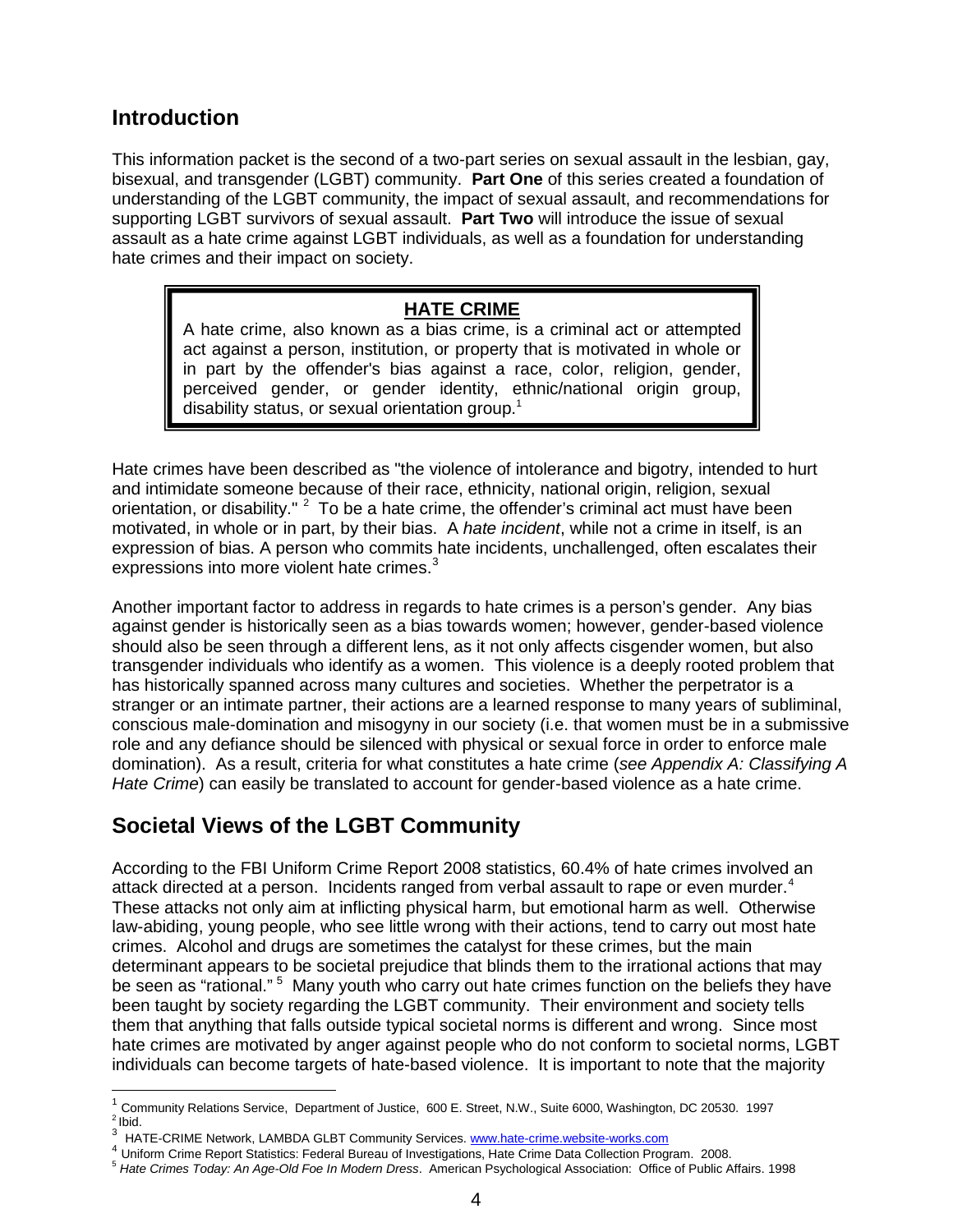of hate crimes against the LGBT community are committed because someone "steps" outside what is called the *gender binary* and not necessarily because someone identifies as LGBT.

#### **GENDER BINARY**

The social rules that state one must be a boy or girl; a man or a woman, and within those roles, one must embrace the gender, i.e., a man must be masculine and a woman must be feminine. Gender binary enforces the repressive concept that there are only two genders and that crossover (gender-bending) is morally wrong or unacceptable in society.

If someone crosses the gender binary (i.e. a "femme" gay male or "butch" lesbian), then she or he is in danger of being targeted for violence. Of course, there are exceptions to this; for example, a man or woman who is leaving a LGBT establishment may be targeted for assault based on the perception that only LGBT individuals frequent LGBT-identified establishments.

Sexual assault can be one of several methods used by perpetrators to facilitate a hate crime. Therefore, sexual assault as a hate crime can be seen as an opportunistic crime on an LGBT person. That is, a person may become a target of a hate crime because s/he stepped outside the *gender binary* and that sexually assaulting them is a way to "put them (lesbians or bisexual women) back in their role as feminine women"; as a way to hurt a gay or bisexual man for wanting to be a woman (based in the misogynistic view that being a woman is less than acceptable by the patriarchal society we live in and the stereotype that all gay or bisexual men want to be women); or as an irrational disdain for obvious gender-benders, i.e. transgender persons. According to Patrick Lettelier, "they [transgender persons] are often the most visible 'rule breakers.' Their ambiguous appearance and behavior as well as their sometimes unintended inability to 'pass' as the gender of their 'choosing,' challenges the male-female [binary]."<sup>[6](#page-4-0)</sup> Another motive for violence can also be an LGBT person's race, age, gender and other types of discrimination. For example, a young, transsexual Latina woman can be a target not only because of her gender identity, but also because of her racial or ethnic identity, etc.

According to Communities United Against Violence (CUAV) in San Francisco, who has been tracking anti-LGBT violence since 1979, and a member of the National Coalition of Anti-Violence Programs, there were 304 hate incidents reported in 2007; 42 of which were sexual assaults or rapes.

Therefore, the prejudiced and homophobic views held by many in society that LGBT persons are a "menace to society," only grants individuals permission to perpetrate violence. They repress the LGBT community with minimal repercussion and the belief that society will thank them for their "good deed." Silence surrounding anti-LGBT discrimination and violence has perpetuated such acts. As a result, society has tended to "turn the other cheek" in response to crimes motivated by hate and bias against the LGBT community.

Unfortunately, there has not been extensive research specifically addressing sexual assault as a hate crime against the LGBT community. This may be due to: underreporting, a lack of understanding by the survivor that a sexual assault occurred, shame, guilt, and avoidance that we see in some, if not all, sexual assaults.

Although many people believe that crazed, hate-filled neo-Nazis or "skinheads" perpetrate the majority of hate crimes, most are actually carried out by otherwise law-abiding people who see little wrong in their actions. Extreme hate crimes, however, tend to be committed by people with

<span id="page-4-0"></span> <sup>6</sup> Lettelier, Patrick. *Anti-GLBT Hate Violence Summary for the San Francisco Bay Area. 2000.*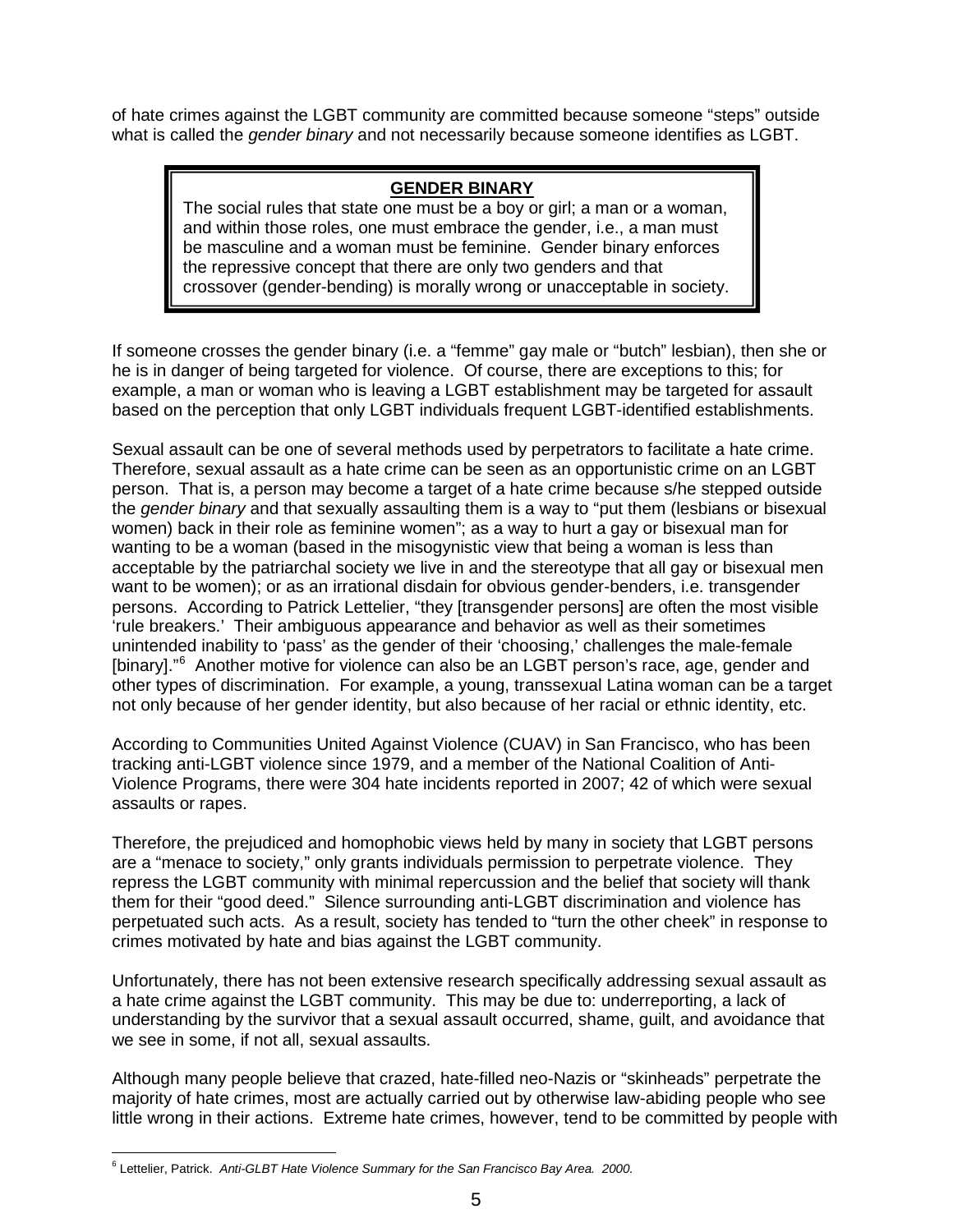a history of antisocial behavior.<sup>[7](#page-5-0)</sup> According to Dr. K. Franklin, teenagers and young adults commit a large percentage of assaults and may be divided into four categories:

- *Ideology assailants* report that their crimes stem from their negative beliefs and attitude about homosexuality that they perceive other people in the community share. They also see themselves as enforcing social morals.
- *Thrill seekers* are typically adolescents who commit assaults to alleviate boredom, to have fun and excitement, and to feel strong.
- *Peer-dynamics assailants* also tend to be adolescents. They commit assaults in an effort to prove their toughness and heterosexuality to friends.
- *Self-defense assailants* typically believe that homosexuals are sexual predators and say they were responding to aggressive sexual propositions, perceived or real. <sup>[8](#page-5-1)</sup>

# **Reporting Hate Crimes**

Hate crimes are one of the most underreported crimes in America. There are many reasons why a person chooses not to report a hate crime. According to a study in Los Angeles by Dr. Edward Dunbar, victims of sexual and aggravated assaults are the least likely to report the incident to police for fear of future encounters with the perpetrator(s).  $9$  The American Psychological Association found that some people do not report hate crimes because they fear that police response will not be genuine and that the criminal legal system is biased against them. Another reason is the difficulty in proving the attack was motivated or provoked by bias.<sup>[10](#page-5-3)</sup> Other reasons may include:

- Cultural practices;
- Strength and investigative emphasis of law enforcement agencies;
- Policies of law enforcement agencies;
- Community policing policies; and
- Coming Out Issues.<sup>[11](#page-5-4)</sup>

In *Focusing on Pride (Part I),* the reasons for not reporting a sexual assault are explained in more detail; however, if an LGBT person is a victim of a hate crime, not only is the person a victim of sexual violence, but the community is as well. The hate crime(s) may illicit:

- A sense of fear and anxiety from the entire community;
- Feelings that the hate crime(s) may reoccur, especially if the community feels the incident(s) are being accomplished by a serial perpetrator(s);
- Feelings that law enforcement may not be responding promptly to the hate crimes;
- Vandalism to private property or public buildings (e.g. defacing of LGBT center).

According to the National Coalition of Anti-Violence Programs (NCAVP), there were 138 cases of sexual assault/rape reported in 2008, and 74 cases of sexual assault/rape reported in 2009, by LGBT individuals in the United States.<sup>[12](#page-5-5)</sup> It is important to note that these cases reported to the NCAVP were **not** necessarily reported to law enforcement. California statistics from the

 <sup>7</sup> *Hate Crimes Today: An Age-Old Foe In Modern Dress*. American Psychological Association, 1998.

<span id="page-5-1"></span><span id="page-5-0"></span><sup>8</sup> Franklin, K. Psychosocial motivations of hate crime perpetrators: Implications for prevention and policy. Paper presented at a congressional briefing co-sponsored by the American Psychological Association and the Society for the Psychological Study of social Issues. Washington DC. November 1997.<br><sup>9</sup> Dunbar, E. *Hate Crime patterns in Los Angeles County: Demographic and behavioral factors of victim impact and reporting of* 

<span id="page-5-2"></span>*crime.* Paper presented at a congressional briefing co-sponsored by the American Psychological Association and the Society for the Psychological Study of Social Issues. Washington, DC. November 1997.

<span id="page-5-3"></span><sup>&</sup>lt;sup>10</sup> American Psychological Association, 1998.<br><sup>11</sup> Bill Lockyer, Attorney General. *HATE CRIME IN CALIFORNIA.* 2002.

<span id="page-5-5"></span><span id="page-5-4"></span><sup>&</sup>lt;sup>12</sup> Anti-Violence Project. Anti-LGBT Violence in 2002 Preliminary Edition 2003. National Coalition of Anti-Violence Programs. 2003.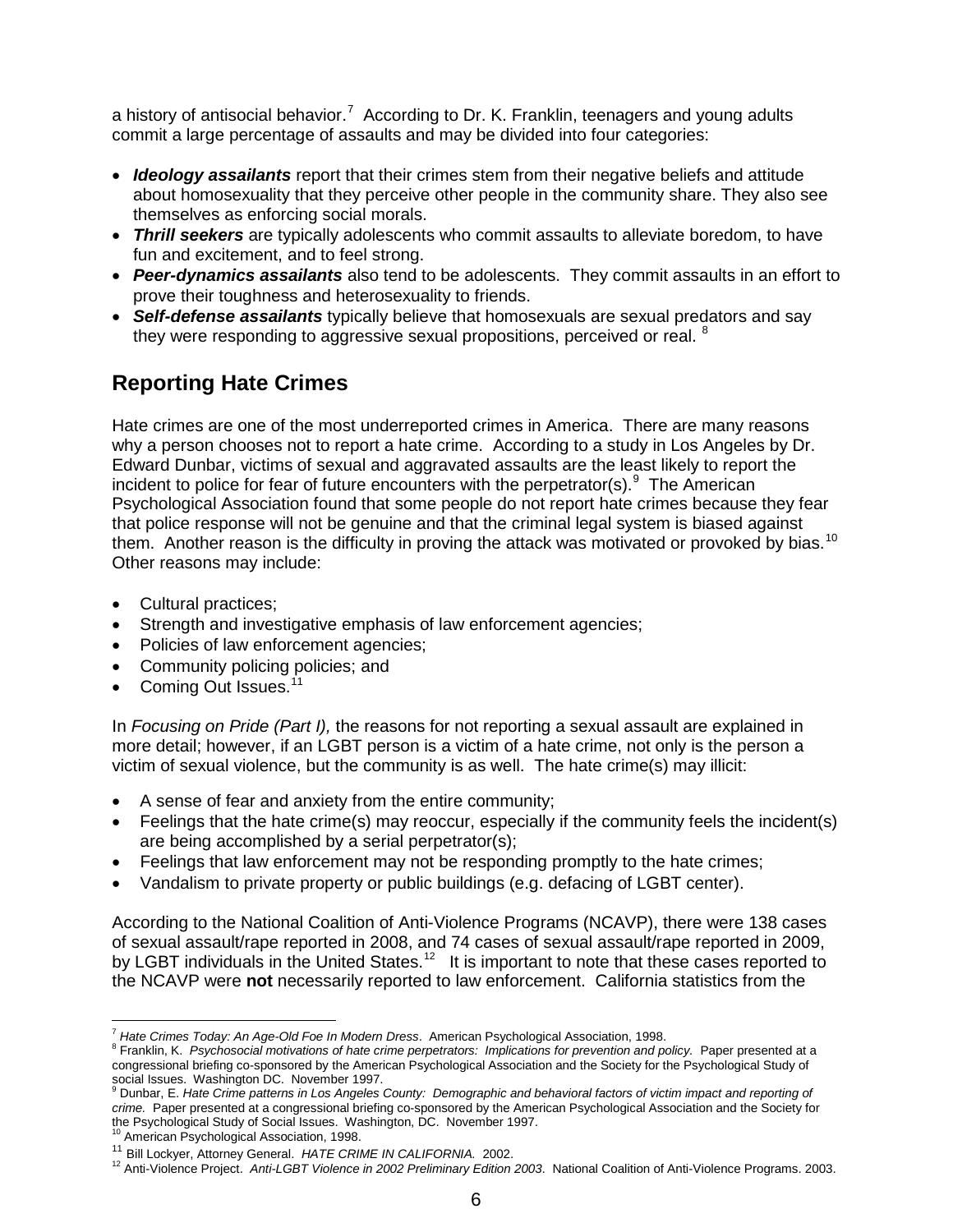Attorney General, unfortunately, do not breakdown hate crimes based on sexual orientation into types of crimes committed (i.e., sexual assault of a gay male, etc.). The statistics are based on hate crimes events<sup>[13](#page-6-0)</sup> and number of hate crime victims<sup>[14](#page-6-1)</sup> based on sexual orientation.<sup>[15](#page-6-2)</sup> Additionally, NCAVP attributes the decrease in incidents reported not to a decrease in violence, but a decreased capacity for organizations to capture this information due to cuts and closure as a result of the fiscal crisis.

| <b>Hate Crime Events</b>                                                                                                                               |                                       |                                                                                                                     |                                       |  |  |
|--------------------------------------------------------------------------------------------------------------------------------------------------------|---------------------------------------|---------------------------------------------------------------------------------------------------------------------|---------------------------------------|--|--|
| 2008<br>There were 293 hate crime events<br>based on sexual orientation or gender<br>reported to law enforcement:                                      |                                       | 2009<br>There were 255 hate crime events<br>based on sexual orientation or gender<br>reported to law enforcement    |                                       |  |  |
| Anti-male homosexual:<br>Anti-female homosexual:<br>Anti-homosexual:<br>Anti-bisexual:<br>Anti-transgender                                             | (154)<br>(22)<br>(102)<br>(2)<br>(13) | Anti-male homosexual:<br>Anti-female homosexual:<br>Anti-homosexual:<br>Anti-bisexual:<br>Anti-transgender:         | (120)<br>(29)<br>(95)<br>(1)<br>(10)  |  |  |
| <b>Hate Crime Victims</b>                                                                                                                              |                                       |                                                                                                                     |                                       |  |  |
| 2008<br>There were 417 hate crime victims<br>based on sexual orientation or gender<br>reported to law enforcement: *                                   |                                       | 2009<br>There were 452 hate crime victims<br>based on sexual orientation or gender<br>reported to law enforcement.* |                                       |  |  |
| Anti-male homosexual:<br>Anti-female homosexual:<br>Anti-homosexual:<br>Anti-bisexual:<br>Anti-transgender                                             | (192)<br>(30)<br>(179)<br>(2)<br>(14) | Anti-male homosexual:<br>Anti-female homosexual:<br>Anti-homosexual:<br>Anti-bisexual:<br>Anti-transgender:         | (137)<br>(33)<br>(111)<br>(1)<br>(11) |  |  |
| *Total numbers represent victim type by bias motivation. This includes bias to individuals as well as<br>entities (i.e. businesses, government, etc.). |                                       |                                                                                                                     |                                       |  |  |

According to the California Association of Human Relations Organizations (CAHRO), the original reason for creating hate crime reporting was to provide an early warning for signs of tension between any groups. Even though hate crimes are underreported and many law enforcement agencies are not able to correctly handle hate crime victims, there are still some law enforcement agencies that have made dealing with hate crimes a priority in their work. There are also private organizations that have tracked hate crime incidents for years, including such organization as the B'nai B'rith Anti-Defamation League and the National Gay and Lesbian Task Force. In California, the Los Angeles County Human Relations Commission became the first public (non-law enforcement) organization to track hate crimes. As a result, other cities have created hate crime tracking projects that are able to gather hate crime information that may never have been reported to law enforcement. The new coalition has allowed the public to report hate crimes without the fear of reporting to law enforcement. As stated earlier, why a person chooses not to report a hate crime depends on many factors and not always because of a fear of law enforcement.[16](#page-6-3) (*See Appendix D: Resources* for more information on CAHRO).

<span id="page-6-0"></span><sup>&</sup>lt;sup>13</sup> Hate crime event is an occurrence where there may be one or more suspects involved, one or more victims targeted, and one or more suspects involved for each event. Hate Crime in California. 2002

<span id="page-6-1"></span>Hate Crime victims may be an individual, a business or financial institution, a religious organization, government, or other. For example if a church or synagogue is vandalized and/or desecrated, the victim would be a religious organization. *Hate Crime in California. 2002.*

<span id="page-6-2"></span><sup>15</sup> *Hate Crime in California.* 2002

<span id="page-6-3"></span><sup>16</sup> California Association of Human Relations Organizations (CAHRO). *Hate Crimes Reporting. 2000. www.cahro.org.*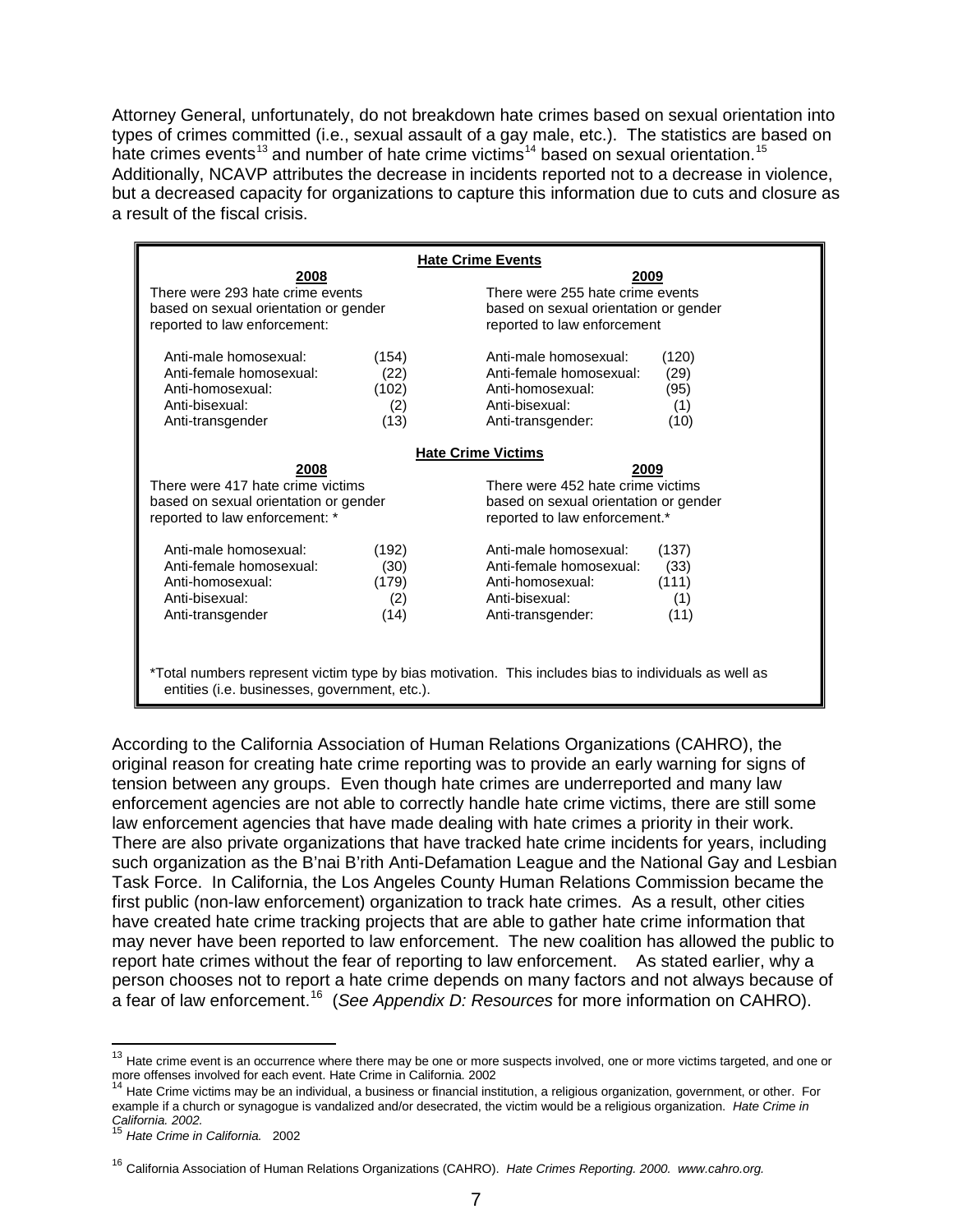# **Prevention of Hate Crimes**

There is no single solution to the prevention of prejudice and hate. Prevention is a concerted effort that must be undertaken by everyone in the community. Hate crimes not only affect an individual, but also affect the community to which the person belongs (e.g., the Asian community as a whole). A community response to incidents of hate is essential to the reduction of hate crimes. Reducing fears, preventing retribution or additional hate crimes, and creating a safe space for those in the community who have possibly been previous victims of hate crimes to come forward and report incidents, is a responsibility that should involve every level of partnership.

Community partnerships should involve the necessary components, such as individual leaders, community organizations (e.g., rape crisis centers), law enforcement, and legislative efforts. Unfortunately, it has taken incidents of hate to bring about any intervention and prevention efforts by legislative, law enforcement and community organizations. However, it is important to note that many agencies, including law enforcement, rape crisis centers and LGBT centers have existed for decades. Recognizing their efforts and positive practices, is necessary when describing the efforts that must be undertaken in order to prevent and reduce hate crimes against the LGBT community.

In order to work on the prevention of hate crimes, we must first discuss the history of hate crime laws and the enactment of certain bills that have led to the creation of these laws; thereby increasing the awareness of hate crimes, hate crime prosecution and data collection that have begun to pave the way for the recognition of the effect of hate crimes on the LGBT community, and ways to prevent it.

#### **1. Legislation/Laws**

The term "hate crime" was first introduced in the late 1980s as an attempt to enhance existing criminal and civil laws. The purpose of the introduction of "hate crime" to existing law was to capture those crimes that were motivated by a person's bias against an individual or group. Initially, civil rights groups lobbied to include the collection of data on crimes motivated by race, religion, and ethnicity, and later other groups including The National Gay and Lesbian Task Force joined in the lobbying efforts. Through revision and resubmission in Congress, the *Hate Crime Statistics Act (HCSA)* was passed into law in 1990. Although the HCSA included the statement,"*[n]othing in this Act shall be construed…to promote or encourage homosexuality,"* the Human Rights Campaign fund director hailed it as "the first time in history that sexual orientation would be included in a federal civil rights law" (see *Appendix B: Hate Crime Statistics* Act).[17](#page-7-0)  The HCSA would now require the Attorney General to collect data on hate crime acts (and provide a yearly report) motivated by an individual's bias based on "crimes that manifest evidence of prejudice based on race, religion, disability, sexual orientation, or ethnicity, including where appropriate the crimes of murder, non-negligent manslaughter, forcible rape, aggravated assault, simple assault, intimidation, arson, and destruction, damage or vandalism of property."<sup>[18](#page-7-1)</sup>

Unfortunately, as the Act covers sexual orientation, it does not cover gender. This not only excluded women, but transgender persons, as well. In the following four years, women's advocacy groups lobbied to include gender as a motivation for hate crimes, but in vain. The HCSA failed to recognize gender as a motive, which in turn motivated women's advocacy groups to lobby Congress again into amending the HCSA or have the creation of a new law that **would** cover gender bias. Women's rights groups, already lobbying for the creation of a law

<span id="page-7-1"></span><span id="page-7-0"></span><sup>&</sup>lt;sup>17</sup> Jacobs, James B and Potter, Kimberly. Hate Crimes: criminal law & identity politics. NY: Oxford University Press. 1998. p.71.<br><sup>18</sup> U.S. Department of State: International Information Programs website. The Hate Crime S http://usinfo.state.gov/usa/race/hate/28usc534.htm.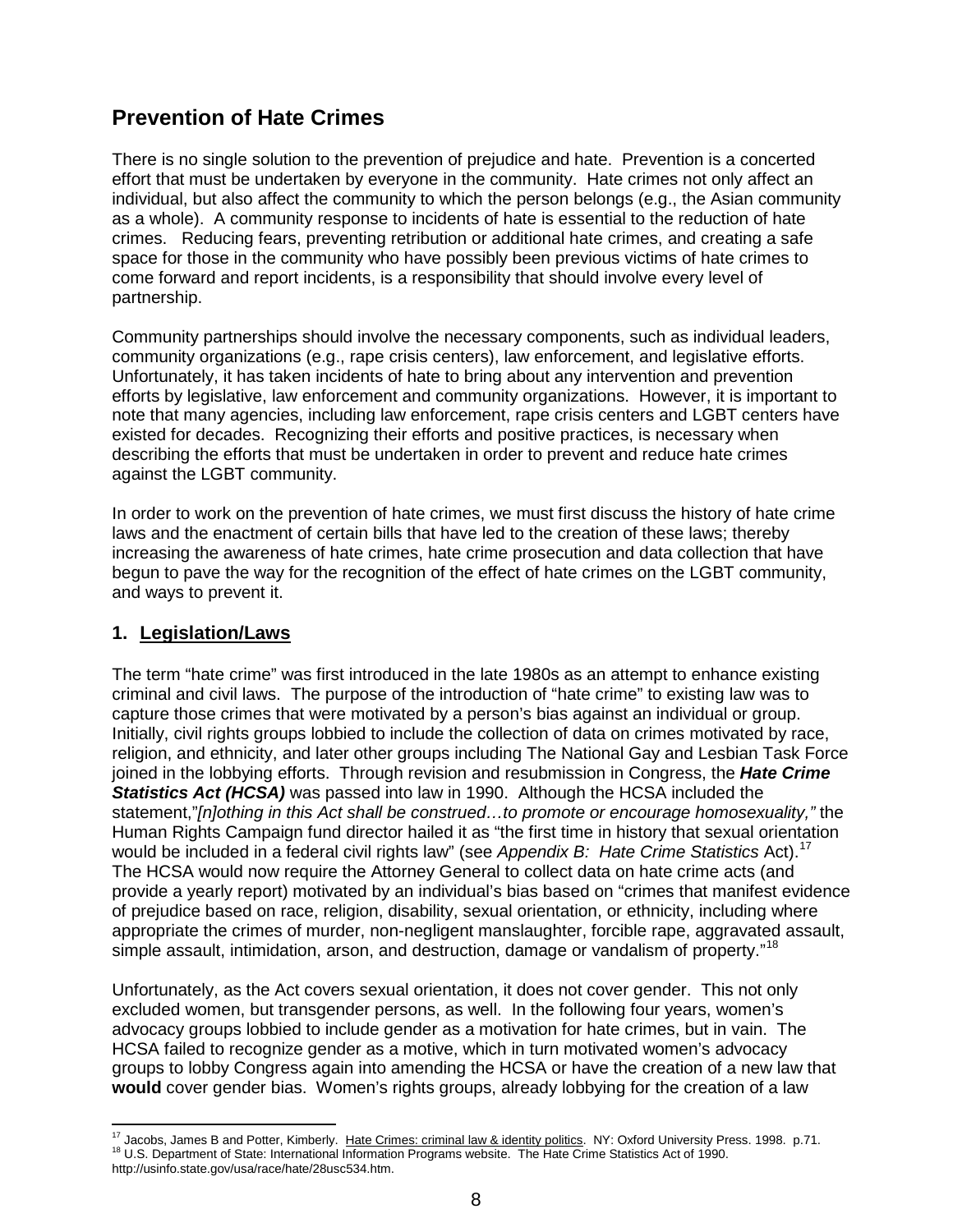that focused on addressing and ending violence against women, now had a new addition to their bill. Finally, in 1994, The Violence Against Women Act was passed into law, creating gender as a basis for hate crimes based on the violation of the victim's right to be free from discrimination.<sup>[19](#page-8-0)</sup>

HCSA prompted other more specific hate crime laws throughout the United States. Since the HCSA was designed simply to include the collection of data based on hate crimes and not to penalize them on a federal level, many states took the initiative to create state hate crime laws that would penalize hate crimes and protect lesbian, gay and bisexual persons; some even including gender identity, which would cover transgender persons. Below is a listing from the National Gay and Lesbian Task Force on hate crime laws per state:

| Hate Crime Laws do not<br>include crimes based<br>on<br>sexual orientation:                                                                                                                   | Hate crime laws include<br>crimes based on sexual<br>orientation:                                                                                                 | Hate Crime laws include crimes<br>based on sexual orientation and<br>gender identity:                                                                                                                   |  |
|-----------------------------------------------------------------------------------------------------------------------------------------------------------------------------------------------|-------------------------------------------------------------------------------------------------------------------------------------------------------------------|---------------------------------------------------------------------------------------------------------------------------------------------------------------------------------------------------------|--|
| Alabama<br>Alaska<br>Colorado<br>Idaho<br>Maryland*<br>Michigan*<br>Mississippi<br>Montana<br>North Carolina<br>North Dakota<br>Ohio<br>Oklahoma<br>South Dakota<br>Virginia<br>West Virginia | Arizona<br>Delaware<br>Florida<br>lowa<br>Kansas<br>Kentucky<br>Maine<br>Massachusetts<br>Nevada<br>New Hampshire<br>$\bullet$<br>Tennessee<br>Texas<br>Wisconsin | California<br>Colorado<br>Connecticut<br>Hawaii<br><b>Illinois</b><br>lowa<br>Louisiana<br>Maine<br>Minnesota<br>Missouri<br>Nebraska<br>New Jersey<br>New Mexico<br>New York<br>Oregon<br>Pennsylvania |  |
| Crime<br>address<br>Hate<br>laws<br>crimes motivated by bias or<br>prejudice and do not list<br>categories:<br>Georgia<br>Utah^                                                               |                                                                                                                                                                   | Rhode island<br>Vermont<br>Washington, D.C<br><b>Washington State</b>                                                                                                                                   |  |
| Do not have hate crime laws that include crimes based on any<br>characteristics*:<br>Arkansas<br>Indiana*<br>South Carolina<br>Wyoming                                                        |                                                                                                                                                                   |                                                                                                                                                                                                         |  |

\*MD, MI, & IN hate crime data collection laws include sexual orientation, but hate crime penalty laws do not include it.◊The states mentioned still have some forms of non-discrimination laws; however, not necessarily include sexual orientation in those laws. None have hate crime laws specific to sexual orientation or gender identity. <sup>^Utah</sup> hate crime law addresses crimes with intent to "intimidate or terrorize" and does not list specific categories.

#### **2. Courts and Cases**

As a result of legislation formulated in the United States, courts have an obligation to apply the laws set forth in prosecuting hate crimes. Unfortunately, many of the laws are difficult to enforce, as many key elements are necessary to incite prosecution of a hate crime. For

<sup>&</sup>lt;sup>19</sup> Public Law No. 102-322, 108 Stat. 1796, tit. IV (September 13, 1994.).

<span id="page-8-1"></span><span id="page-8-0"></span> $^{20}$  National Gay and Lesbian Task Force. Hate Crime Laws in the United States. 2003.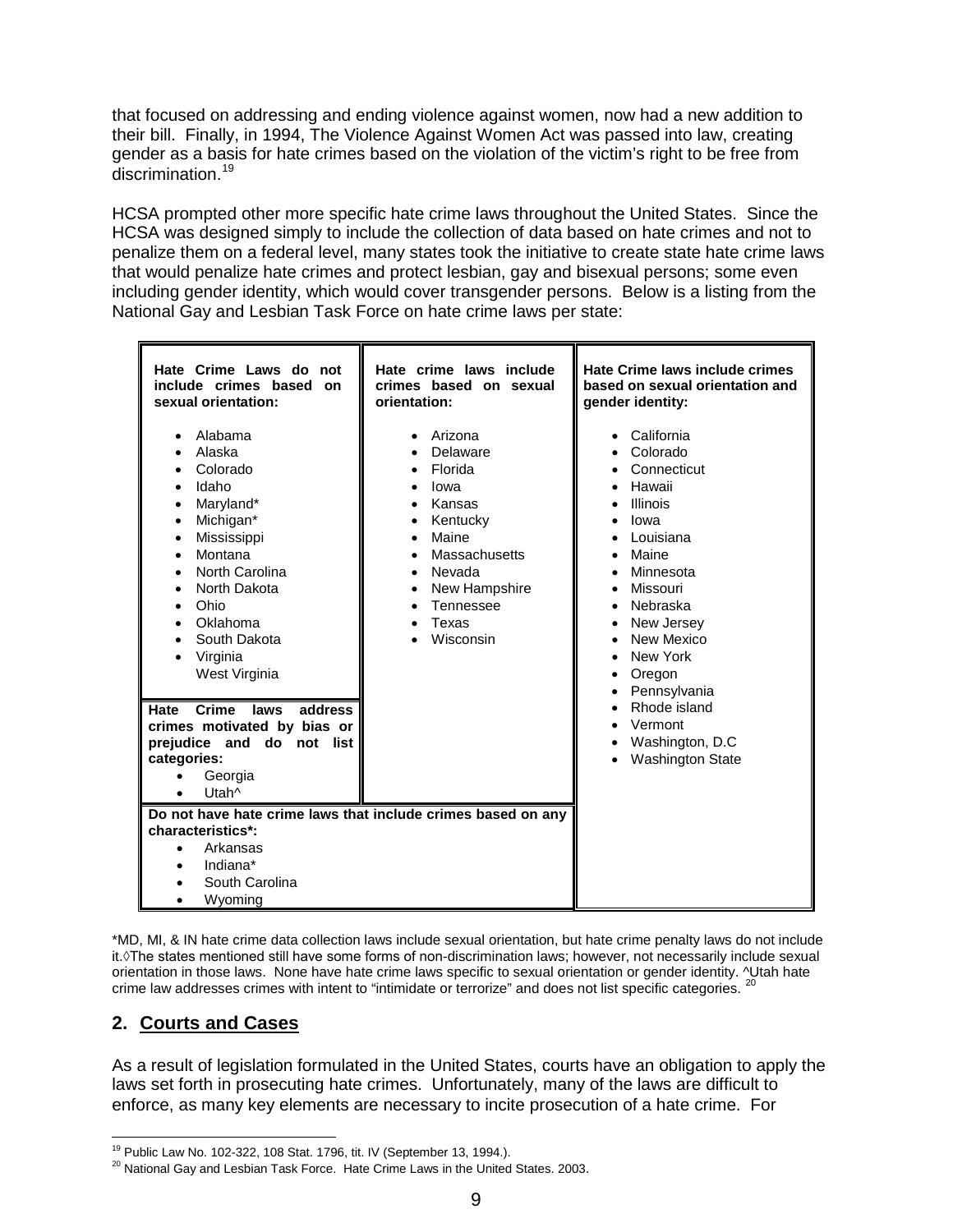example, Matthew Shepard, a 21-year old University of Wyoming student was murdered in 1998 as a result of his sexual orientation. Fortunately, his assailants were prosecuted and given life sentences for kidnapping and/or felony murder. Ironically, neither one of them was prosecuted for a hate crime, as Wyoming does not recognize hate crime laws.

On December 31, 1993, John Lotter and Marvin Thomas Nissen murdered Brandon Teena (a transgender man) in a farmhouse in rural Richardson County, Nebraska. The murder(s) occurred one week after both Loter and Nissen kidnapped, assaulted and raped Brandon Teena to "prove" she was "really a woman", as she had been living as a man. Lotter was convicted for first-degree murder and is currently on death row. Nissen, having testified against Lotter, was convicted of second-degree murder and is serving life without parole. In both cases, the issue of hate crimes was unable to be introduced as part of the prosecution.

In California, there are several laws in which hate crimes can be used as part of the prosecution and many courts are beginning to utilize them (*see Appendix C: California Hate Crime Laws*). Unfortunately, since proving the crime was based on hate is very difficult, some cases have been difficult to prosecute under hate crime laws. As a result, in several states, including California, much needs to be done to educate, not only judges or prosecution teams, but also juries (who are critical in convicting someone of a hate crime) and society at large.

#### **3. Law Enforcement**

It is important that law enforcement be trained to sensitively deal with hate crime victims of all types. It is equally important that officers understand how to recognize hate crimes and document them properly. Law enforcement must examine their views about LGBT persons and the possibility of homophobia and transphobia. This self-examination will improve their response to LGBT survivors of a sexual assault as a hate crime.

Unfortunately, even in major cities, homophobia and transphobia still exist. According to incidents reported to CUAV in San Francisco, there were 85 incidents of law enforcement abuse and misconduct involving the LGBT community in 2008.<sup>21</sup>

This serves as a wake-up call for law enforcement to re-examine their training of officers and set up protocols for educating and informing new and existing officers to help reduce the incidents of hate crimes against the LGBT community.

The National Center for Hate Crime Prevention Education Development Center, Inc. funded through the United States Department of Justice, Office for Victims of Crime, has developed "Responding to Hate Crime: A Multidisciplinary Curriculum for Law Enforcement and Victim Assistance Professionals" as a "best practices" model in recognizing, responding and providing sensitive treatment to victims of hate crimes. A copy of the curriculum is available through the Rape Prevention Resource Center at CALCASA and through the National Center for Hate Crime Prevention (*see Appendix D: Resources*). The booklet is a first step in responding to hate crimes; however, more must be done to help in the prevention of hate crimes before they occur. Law enforcement officers are in a unique position as they are usually seen as role models in the community. In their everyday encounters with victims of hate crimes, being able to acknowledge the crime exists and becoming a part of the prevention effort, usually with local community activists or organizations, would send a message that hate crimes of any kind will not be tolerated. Crime victims, especially those who may have been sexually assaulted as a result of a hate crime against them, need to feel that law enforcement is on their side. Law enforcement must convey to the public that they are aware of hate crimes and are working with the community to prevent them. Working with local Hate Crimes Registries or organization that

<span id="page-9-0"></span><sup>&</sup>lt;sup>21</sup> Communities United Against Violence. Local Hate Violence report. 2008. [www.cuav.org.](http://www.cuav.org/)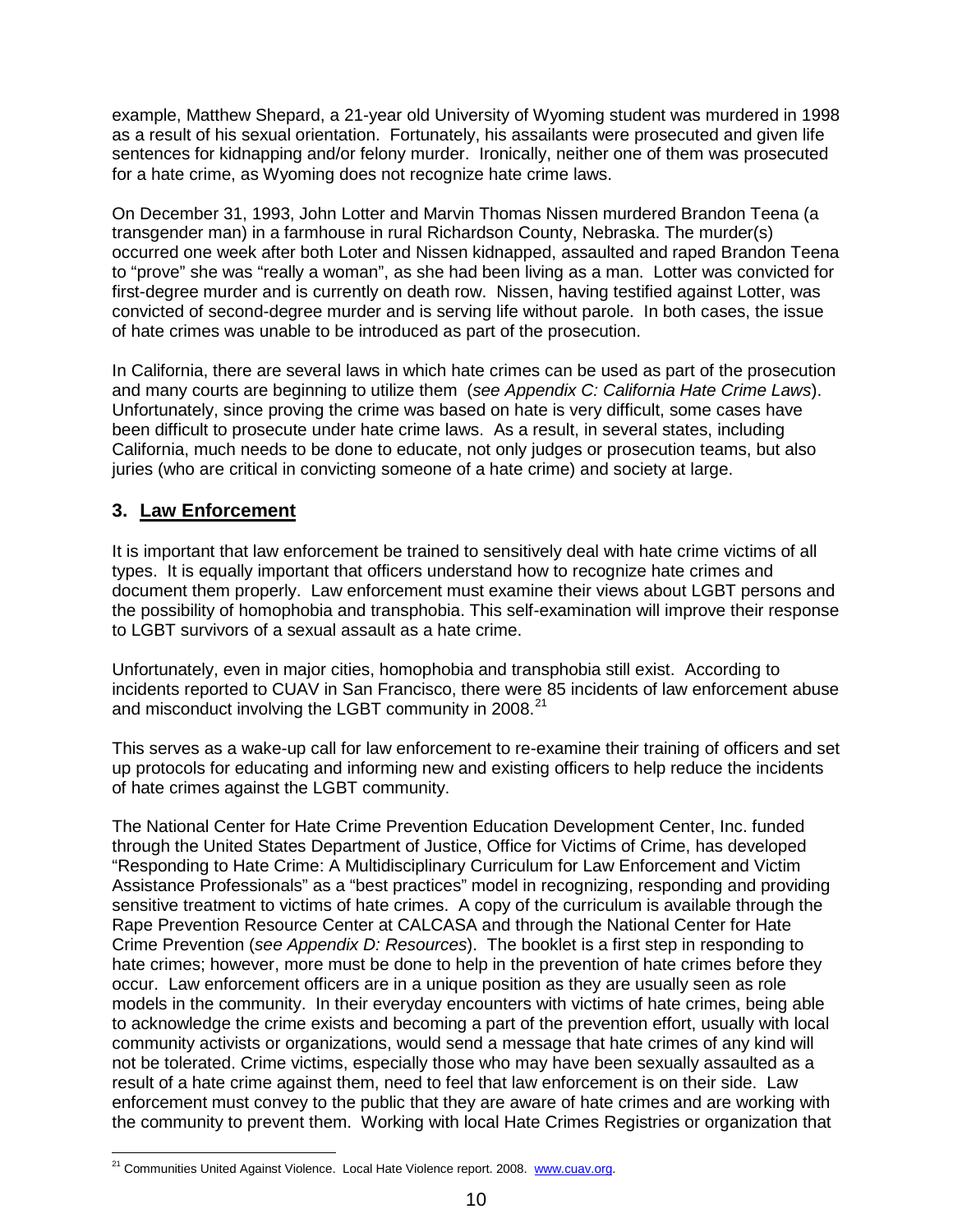collect hate crime statistics will give law enforcement a better sense of what is happening in the community and ways to help in the prevention of any further hate crimes.

#### **4. Community Organizations/Rape Crisis Centers/Rape Prevention Educators**

Anti-violence projects, such as CUAV and the New York City Anti-Violence Project, are wellknown organizations that provide crisis intervention and prevention efforts against hate crimes in the LGBT community, with many members focusing on helping survivors of hate crimes.

Through community efforts, these agencies can help in identifying victims of sexual assault as a hate crime and rape crisis centers can help in this collaboration. As we know, rape is not just an issue that affects women, but the entire community. For example, if a person is sexually assaulted as a result of being a lesbian, then rape crisis centers have an obligation to collaborate with centers that work with survivors of hate crime. Since some centers may not be aware of local hate crime prevention centers, there may be many survivors of sexual assault that are unaware of the services available to them as survivors of a hate crime. It is, therefore, important for rape crisis centers to contact local hate crime registry organizations or local LGBT centers to outreach to existing and potential survivors.

Rape crisis centers and rape prevention educators (RPE) are also in a unique and important position to influence positive attitudes and behavior related to hate and bias among children, youth, teachers, etc. Since humans are not born prejudiced, but rather receive our information via our environment, reaching children at a young age is a necessary opportunity to educate and prevent hate crimes. By creating collaborations with school administrators and stressing the importance of providing rape prevention education, hate crime prevention education, and the importance of diversity, rape crisis centers and rape prevention educators will be in a better position to reach those school-aged children and youth who, statistically, perpetrate most of the hate crimes against the LGBT community. Studies have shown that the younger a person is exposed to diversity, the more likely it is that s/he will view it as less threatening, and anything different they encounter will be seen as a strength. Below are some key recommendations suggested by the organization Partners Against Hate that can be used when providing rape prevention education:

- Confront prejudicial attitudes and actions before they escalate.
- Identify, understand, and effectively combat bias-related incidents and hate crimes.
- Enhance students' self-esteem by creating school climates where youth feel secure, accepted, independent, and responsible.
- Help students connect their own experiences with others'.
- Teach youth how to promote critical thinking by identifying overgeneralizations and stereotypes.
- Teach youth the history of discrimination, hate crimes, and bias.
- Provide youth with examples of individuals whose lives counter the stereotypes.
- Assist youth in becoming empowered to make positive social change.
- Help youth resist prejudice and bias.
- Help young people recognize hate and bias on the Internet.<sup>[22](#page-10-0)</sup>

<span id="page-10-0"></span><sup>&</sup>lt;sup>22</sup> Strategies and Resources. Partners Against Hate Website. 2002. [www.partnersagainsthate.org](http://www.partnersagainsthate.org/)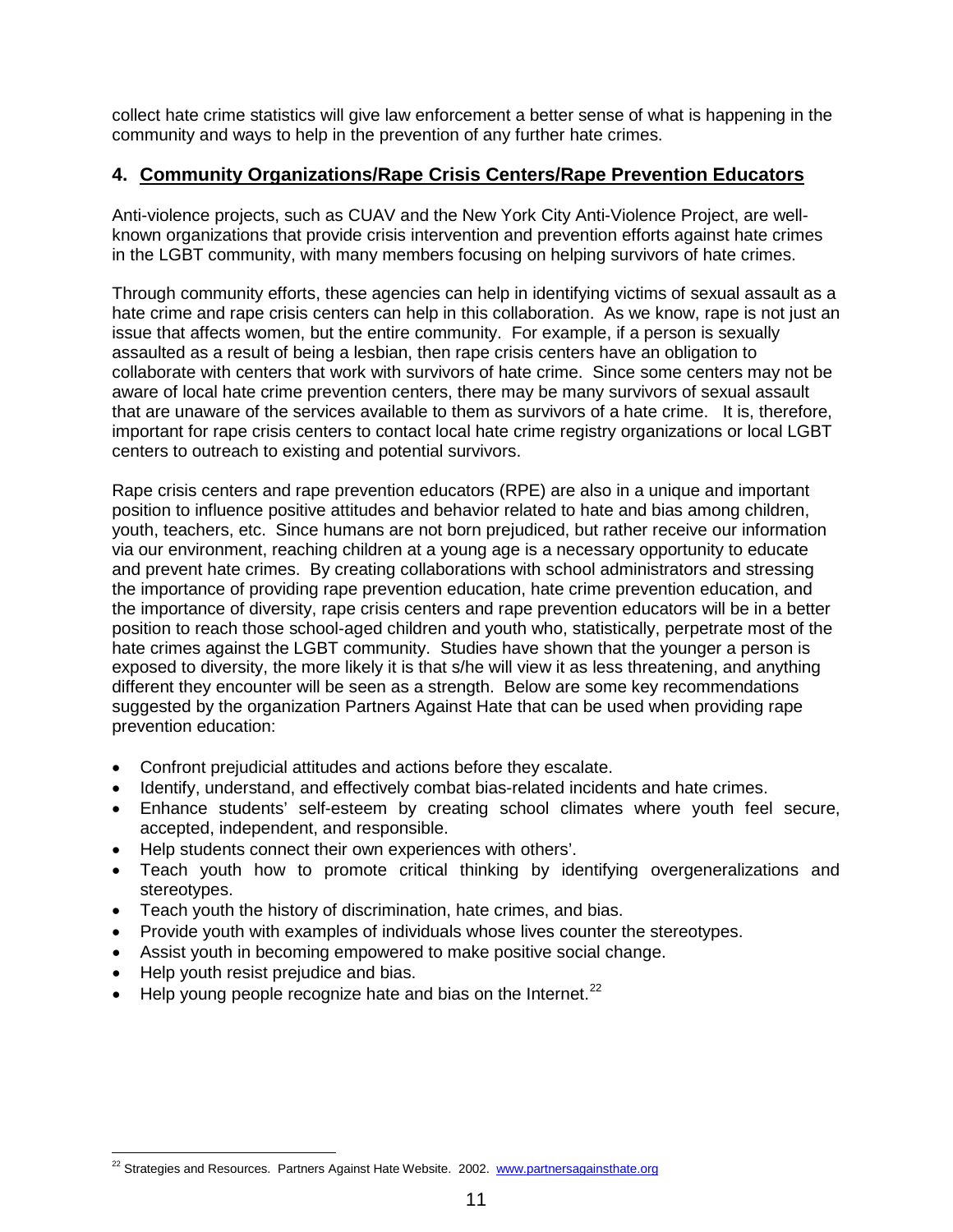# **Screening For Hate Crime Related Sexual Assaults at Rape Crisis Centers: Recommendations For Working With Survivors**

#### **1. Providing Crisis Intervention/Counseling**

Whenever LGBT survivors contact a rape crisis center, it is important to be aware of the possibility that they may have been a victim of a hate crime as well as a sexual assault. Details in a survivor's story such as the use of homophobic slurs or a location in an LGBT neighborhood may indicate that the sexual assault may have also been a hate crime.

Whether on the hotline, at the hospital, or during a counseling intake, rape crisis center staff should **not** ask the survivor if s/he thinks that the sexual assault could have been a hate crime. Determining whether it was a hate crime is the job of law enforcement and not of the rape crisis center. Instead, ask why they feel this might have happened. Survivors may tend to blame themselves for the incident and come up with reasons on how they could have prevented the assault. If the sexual assault has been proven to, indeed, be hate-motivated and classified as a hate crime, rape crisis centers can provide a definition and information about hate crimes and what laws and services are available to protect survivors of hate crimes. It is also important to allow the survivor to decide for her or himself if the sexual assault could have been a hate crime. Some survivors may be reluctant to identify it as such, just as many survivors do not initially call their traumatic experience a sexual assault. Survivors of a hate crime may exhibit the same trauma that any crime victim exhibits, with the following concerns specific to the LGBT community:

- concerns about being "outed"
- concerns about their safety or vulnerability to future assaults
- a general desire to minimize their experience
- sense of community or system betrayal
- humiliation or shame
- self-blame or feelings that it wouldn't have happened if they were "straight" or "cisgendered"
- disbelief and/or shock ("I can't believe this just happened to me")
- anger
- feelings of revenge
- vulnerability (especially to identifying group)  $23$

#### **2. When to Refer to an LGBT Center**

Community centers and services for LGBT persons exist throughout California (a listing has been provided in Part I of this two-part series, *"Focusing On Pride: Sexual Assault in the LGBT Community*," as well as information on the California Community and Law Enforcement Hate Crime Networks in *Appendix E: California Community and Law Enforcement Hate Crime Networks of* this information packet). This is a valuable resource when working with LGBT survivors of sexual assault and hate crimes. Rape crisis centers should be familiar with their local LGBT center or Hate Crime Network organization and offer this referral to LGBT survivors routinely. An LGBT community center is a place where survivors can feel part of a larger community where they can gain support, feel safe, and possibly receive counseling. This is particularly important after a hate crime occurs because a survivor's personal safety has been violated because of their real or perceived identity. Interacting and connecting with the wider LGBT community through the local LGBT center is an important way to regain a sense of safety and normalcy. Connecting survivors with Hate Crime Network organizations also gives them

<span id="page-11-0"></span> <sup>23</sup> Adapted from the National Criminal Justice Reference Services. *Responding to Hate Crimes: A Police Officer's Guide to Investigation and Prevention.* 1999.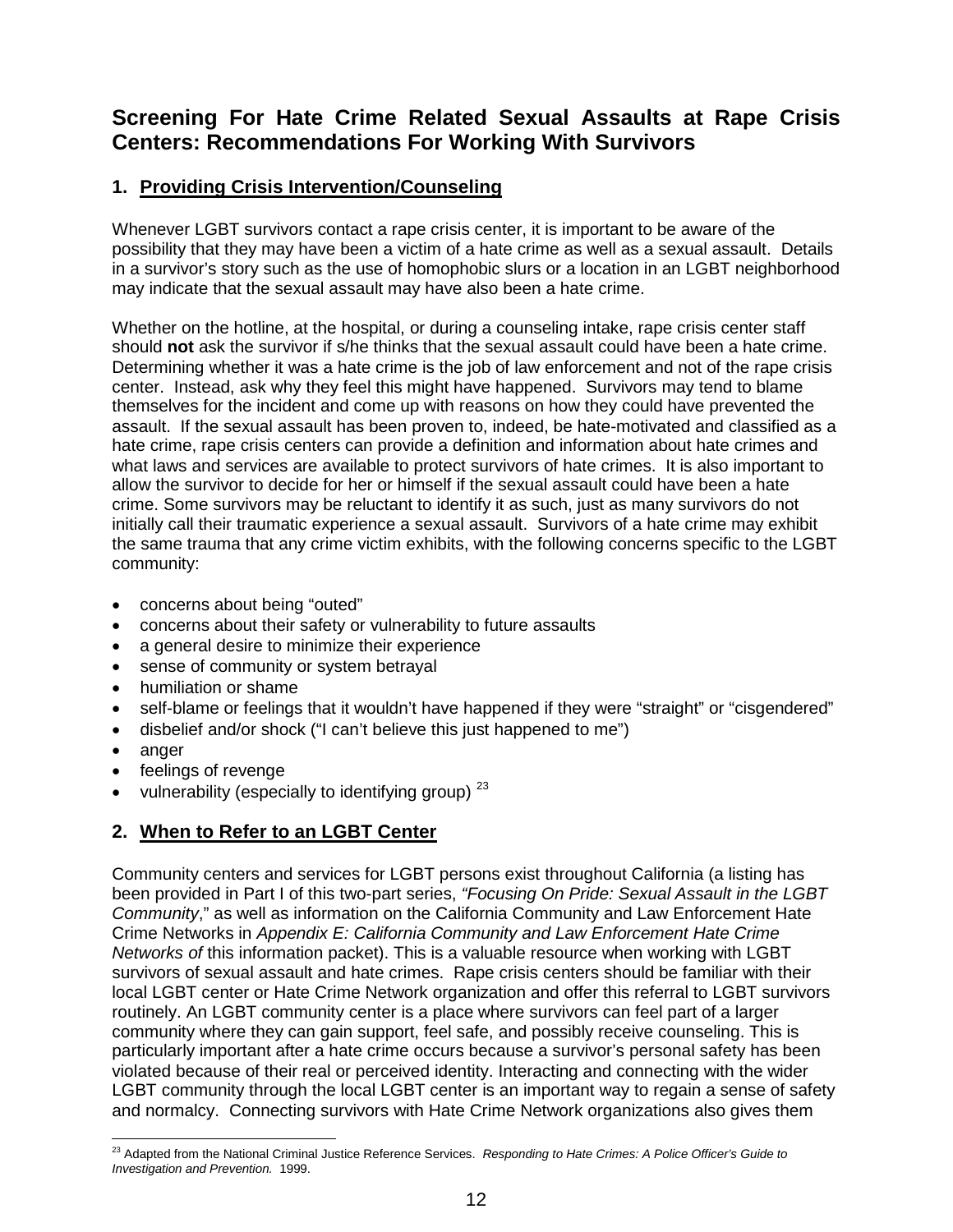the opportunity to report the hate crime, even if they decide not to involve law enforcement. The National Coalition of Anti-Violence Projects (NCAVP) can help in tracking hate crimes that are not necessarily reported to law enforcement.

When referring a survivor to an LGBT center, it is important to remember that a survivor may be LGBT; however, s/he may not *identify* as LGBT or want to be "outed," especially if living in a rural community. If the survivor does not identify with the LGBT community, s/he may not be interested in this referral, even if a hate crime is suspected

#### **3. Advocating for the Survivor of a Hate Crime**

The role of a rape crisis advocate is to provide information, options, and support for the survivor of sexual assault. The role is no different for that of a survivor of a hate crime. Advocates first must learn about hate crimes, their definition, prosecution, treatment, etc. Once identified as a hate crime survivor, advocates must ensure that survivors know their options, such as reporting to law enforcement, prosecution, and medical treatment. Survivors may have several questions and may require information about how the criminal justice system works, medical treatment, counseling options, support, and other resources. Partnering with the LGBT center can provide the advocate with valuable information about the LGBT community. It is also important to become an ally with LGBT service providers. LGBT centers and survivors may be unaware of the services local rape crisis centers can provide to survivors of a hate crime that involved sexual assault.

As with every survivor of sexual assault, survivors of hate crimes may choose not to report the crime, continue with prosecution, or receive treatment at any time. In addition to myths and stereotypes that other sexual assault survivors may face, LGBT survivors of hate crimes may face homophobia or transphobia from law enforcement, medical personnel, and the criminal justice system. It is recommended that advocates become aware of the views of local law enforcement in regards to the LGBT community and spend time with law enforcement in educating and updating them on this community. Participating in law enforcement academy trainings and providing information on the community as a "best practices" model in responding to LGBT survivors, will not only help in reducing the amount of homophobia that exists, but may benefit and facilitate a survivor's case in a more timely and sensitive manner. Advocates can also continue their pro-active stance and help in providing rape prevention education at local LGBT centers, law enforcement police line-ups, LGBT groups (e.g. groups targeted towards elder LGBT persons or LGBT persons with disabilities), to help minimize the fear and anxiety that may exist.

With this added knowledge, advocates will be in a better position to provide services and support the survivor in challenging any discrimination that they may face and problem-solve to provide solutions or options to counter it.

#### **4. Healing from the Dual Trauma of Sexual Assault and a Hate Crime**

Survivors of sexual assault as a hate crime face the trauma of both a sexual assault and a hate crime. In addition to common reactions to sexual assault, survivors of hate crimes may experience anger, fear, and crisis related to the hate crime. A hate crime attacks an individual's identity and existence (i.e. attacked for what they are, not who they are). Healing may take a long time while survivors seek to regain a sense of safety, freedom, and well-being. For LGBT survivors, it may be very important to connect to the LGBT community in their area by attending local meetings, events, or support groups or accessing online or telephone support. This may provide an added sense of safety and understanding as survivors find strength in the common experiences of others. Rape crisis centers can also provide counseling, support, and special expertise in helping survivors of sexual assault.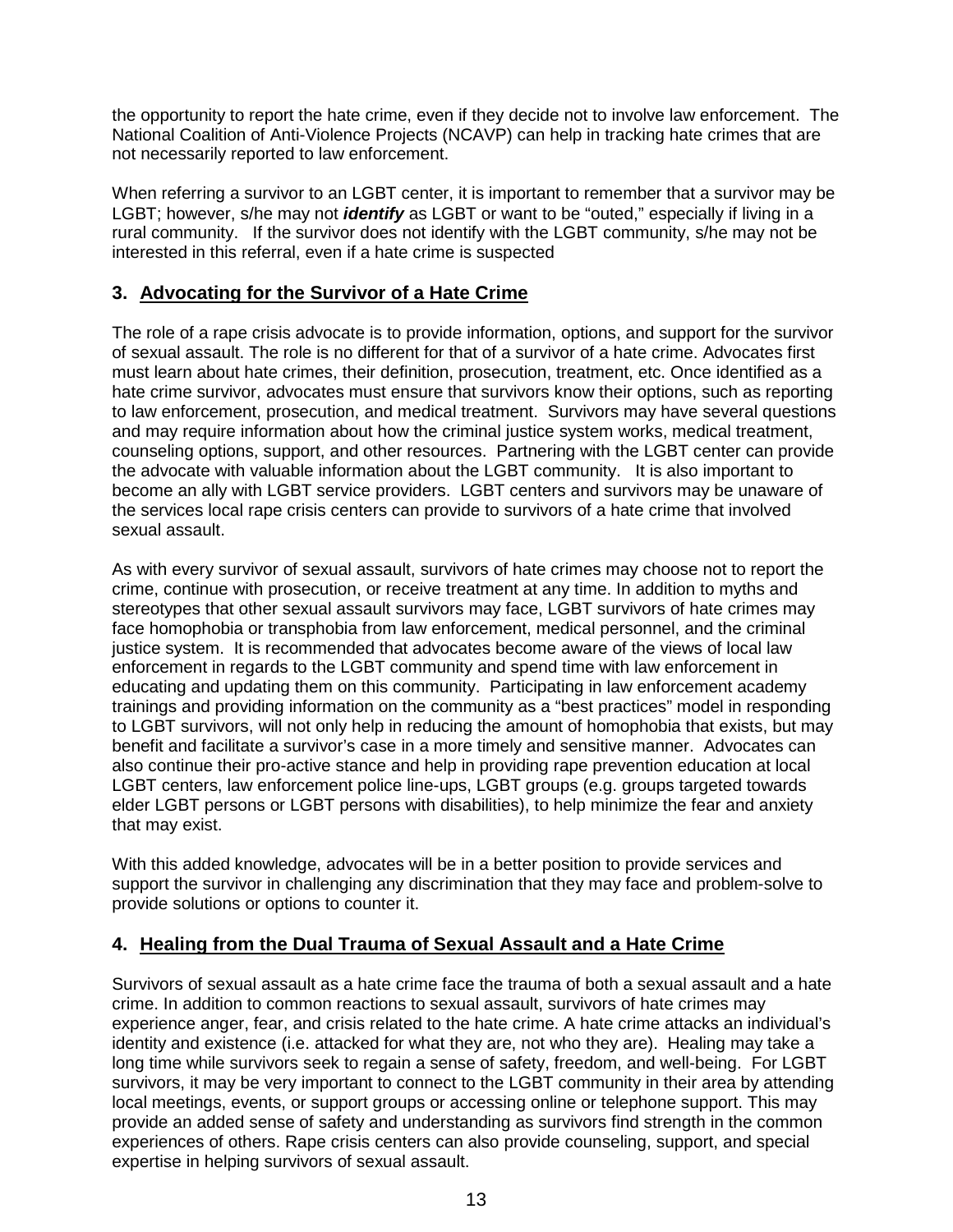# **Conclusion**

Hate or bias crimes cannot be eradicated overnight. Several key players with the ability to affect the outcome of how hate crimes are viewed and handled, are necessary if any progression is to be made in the fight against them. From legislators to rape crisis centers, affecting change must happen on many different levels. Advocating for LGBT survivors of hate crimes that are sexually assaulted is a critical step in increasing awareness and educating the community to the severity of hate crimes that affect not only survivors, but society as well.

This information packet on hate crimes was designed as a supplement to *Focusing on Pride (Part 1): Sexual Assault in the LGBT Community.* It was written to include hate crimes as a possible motivation of sexual assault in the LGBT community. Part 1 is the foundation for increasing knowledge of sexual assault, as well as providing recommendations for supporting LGBT survivors and efforts to help eradicate sexual assault in the LGBT community. As with Part 1, we encourage you to utilize this information packet as a way to enhance your existing staff and volunteer sexual assault counselor training, and in your everyday work. Since hate crimes affect not only the individual person, but also the community, rape crisis centers can initiate the collaboration with hate crime prevention agencies and help not only individual survivors of sexual assault, but also reach those survivors who may not be accessing services, as a way to unite the community and eradicate sexual assault as a hate crime.

We hope this information packet will provide a platform for staff and volunteers to further research hate crimes and incorporate the information in their daily work. For more information or technical assistance on this topic, please contact CALCASA at (916) 446-2520 or via email at [info@calcasa.org.](mailto:info@calcasa.org)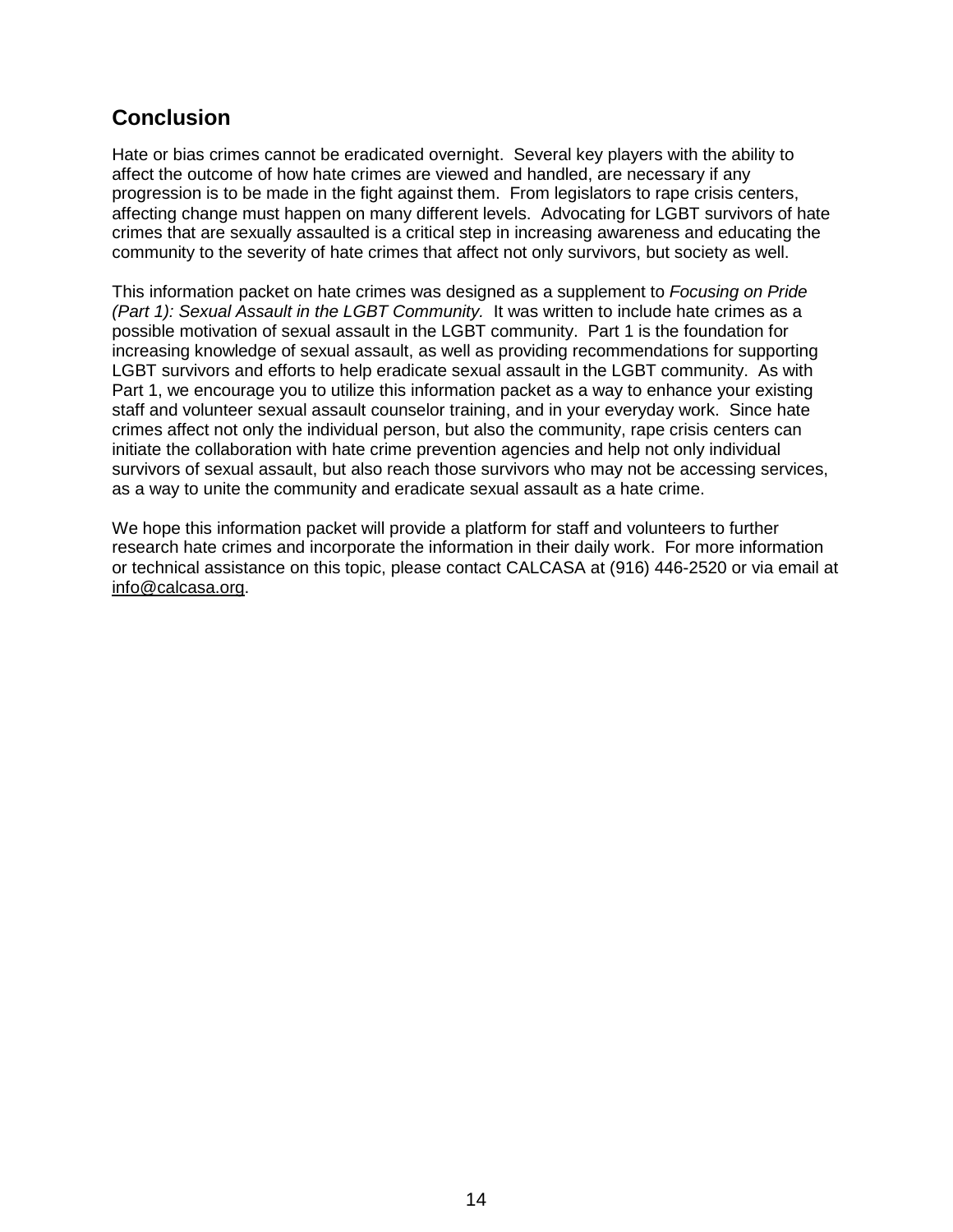# **APPENDIX A:**

# **CLASSIFYING A HATE CRIME**

*The following from the LAMBDA GLBT Center in El Paso, Texas' Hate-Crime Net (no longer in existence) is provided for information only and is not meant to be a legal interpretation of the law:*

The following facts, particularly when combined, help support the classification of an incident as bias-motivated:

- 1) The offender and the victim were of different race, religion, disability, sexual orientation, and/or ethnicity/national origin. For example, the victim was black and the offender was white.
- 2) Bias-related oral comments, written statements, or gestures were made by the offender, which indicate their bias. For example, the offender shouted a racial epithet at the victim.
- 3) Bias-related drawings, markings, symbols, or graffiti were left at the crime scene. For example, a swastika was painted on the door of a synagogue.
- 4) Certain objects, items, or things that indicate bias were used. For example, the offenders wore white sheets with hoods covering their faces or a burning cross was left in front of the victim's residence.
- 5) The victim is a member of a racial, religious, disability, sexual-orientation, or ethnic/national origin group which is overwhelmingly outnumbered by other residents in the neighborhood where the victim lives and the incident took place. This factor loses significance with the passage of time (it is most significant when the victim first moved into the neighborhood and becomes less and less significant as time passes without incident.)
- 6) The victim was visiting a neighborhood where previous hate crimes were committed against other members of their racial, religious, disability, sexual-orientation, or ethnic/national origin group and where tensions remained high against their group.
- 7) Several incidents occurred in the same locality, at or about the same time, and the victims were all of the same race, religion, disability, sexual orientation, or ethnicity/national origin.
- 8) A substantial portion of the community where the crime occurred perceived that the incident was motivated by bias.
- 9) The victim was engaged in activities promoting their race, religion, disability, sexual orientation, or ethnicity/national origin. For example, the victim was a member of the NAACP or participated in gay rights demonstrations.
- 10) The incident coincided with a holiday or a date of particular significance relating to a race, religion, disability, sexual orientation, or ethnicity/national origin, e.g., Martin Luther King Day, Rosh Hashanah.
- 11) The offender was previously involved in committing a similar hate crime or is a hate group member.
- 12) There were indications that a hate group was involved. For example, a hate group claimed responsibility for the crime or was active in the neighborhood.
- 13) A historically established animosity existed between the victim's and the offender's groups.
- 14) The victim, although not a member of the targeted racial, religious, disability, sexual orientation, or ethnic/national origin group, was a member of an advocacy group supporting the precepts of the victim group. $24$

<span id="page-14-0"></span> <sup>24</sup> HATE-CRIME Network. <sup>2002</sup>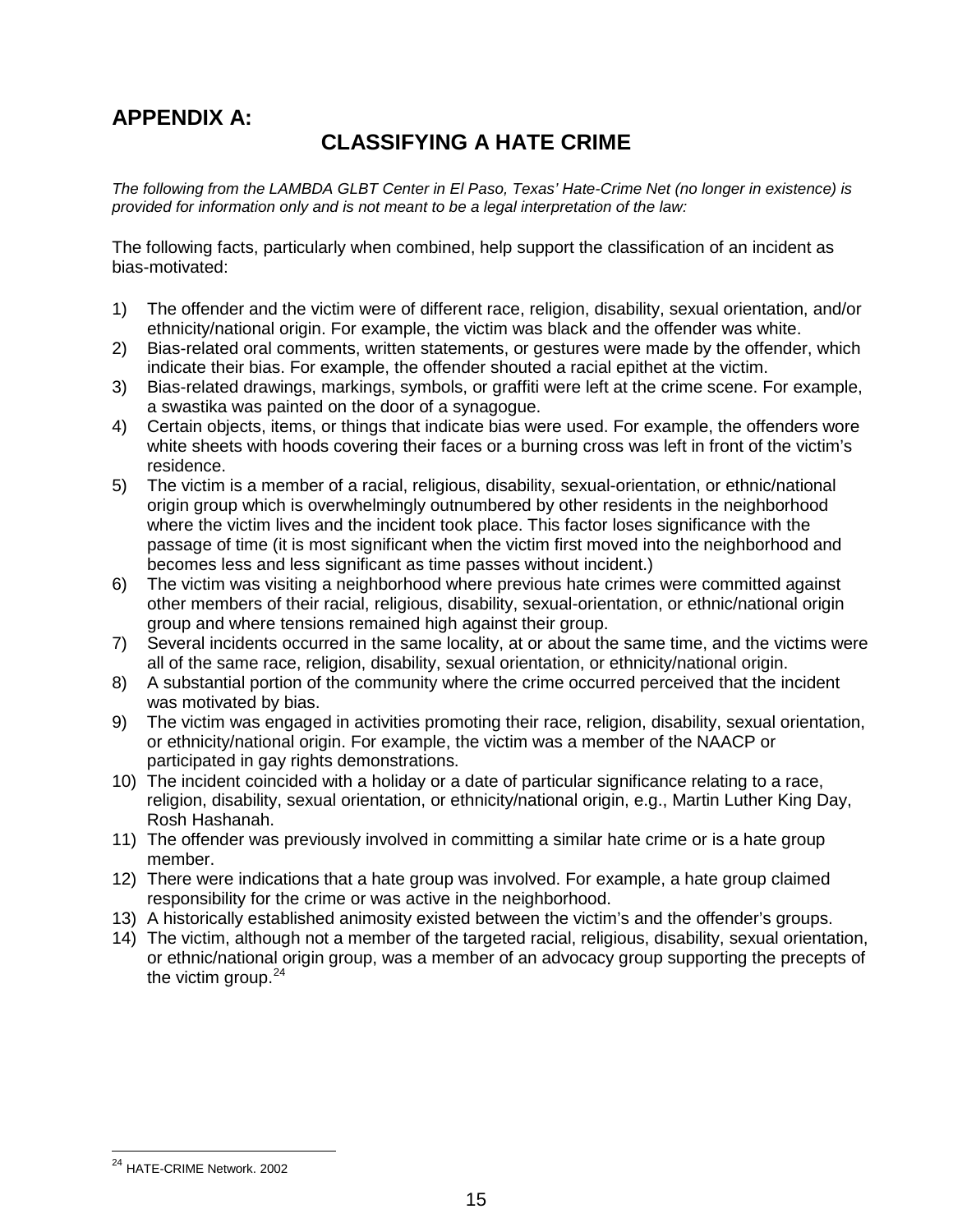# **APPENDIX B:**

# **HATE CRIME STATISTICS ACT**

"(1) Under the authority of section 534 of title 28, United States Code, the Attorney General shall acquire data, for each calendar year, about crimes that manifest evidence of prejudice based on race, religion, disability, sexual orientation, or ethnicity, including where appropriate the crimes of murder, non-negligent manslaughter; forcible rape; aggravated assault, simple assault, intimidation; arson; and destruction, damage or vandalism of property.

"(2) The Attorney General shall establish guidelines for the collection of such data including the necessary evidence and criteria that must be present for a finding of manifest prejudice and procedures for carrying out the purposes of this section.

"(3) Nothing in this section creates a cause of action or a right to bring an action, including an action based on discrimination due to sexual orientation. As used in this section, the term 'sexual orientation' means consensual homosexuality or heterosexuality. This subsection does not limit any existing cause of action or right to bring an action, including any action under the Administrative Procedure Act or the All Writs Act [5 U.S.C. 551 et seq. or 28 U.S.C. 1651].

"(4) Data acquired under this section shall be used only for research or statistical purposes and may not contain any information that may reveal the identity of an individual victim of a crime.

"(5) The Attorney General shall publish an annual summary of the data acquired under this section.

"(c) There are authorized to be appropriated such sums as may be necessary to carry out the provisions of this section through fiscal year 2002.

"Sec. 2. (a) Congress finds that -

- 1. The American family life is the foundation of American Society,
- 2. Federal policy should encourage the well-being, financial security, and health of the American family,
- 3. Schools should not de-emphasize the critical value of American family life."

"(b) Nothing in this Act shall be construed, nor shall any funds appropriated to carry out the purpose of the Act be used, to promote or encourage homosexuality."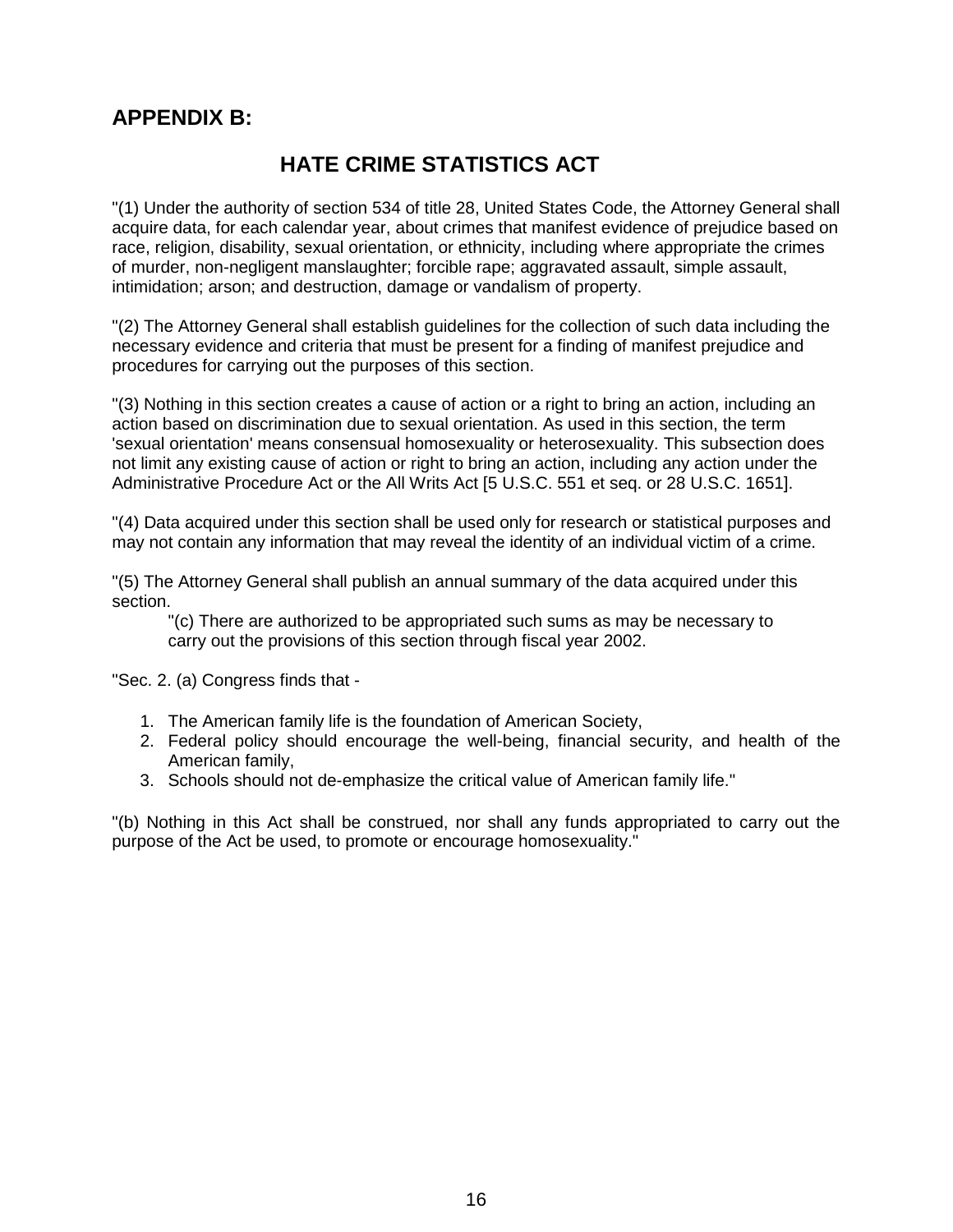# **APPENDIX C:**

# **MATTHEW SHEPARD/JAMES BYRD, JR. HATE CRIMES PREVENTION ACT of 2009**

If you or someone you know has been the victim of a hate crime based on sexual orientation or gender identity, the FBI may be able to help you.

The Matthew Shepard and James Byrd, Jr. Hate Crimes Prevention Act of 2009 gives the FBI authority to investigate violent hate crimes, including violence directed at the gay, lesbian, bisexual, and transgender community.

This new federal civil rights law criminalizes willfully causing bodily injury (or attempting to do so with fire, a firearm, or other dangerous weapon) when:

(1) the crime was committed because of the actual or perceived race, color, religion, national origin, of any person, or;

(2) the crime was committed because of the actual or perceived religion, national origin, gender, sexual orientation, gender identity, or disability of any person, and the crime affected interstate or foreign commerce, or occurred on federal property.

If you or someone you know is a victim of a hate crime, or if you have direct knowledge of such a crime, please contact your local FBI office (see below). This new law protects all persons equally regardless of immigration status. Reporting the incident to the FBI is a necessary step to ensuring justice for all victims of violent hate crimes.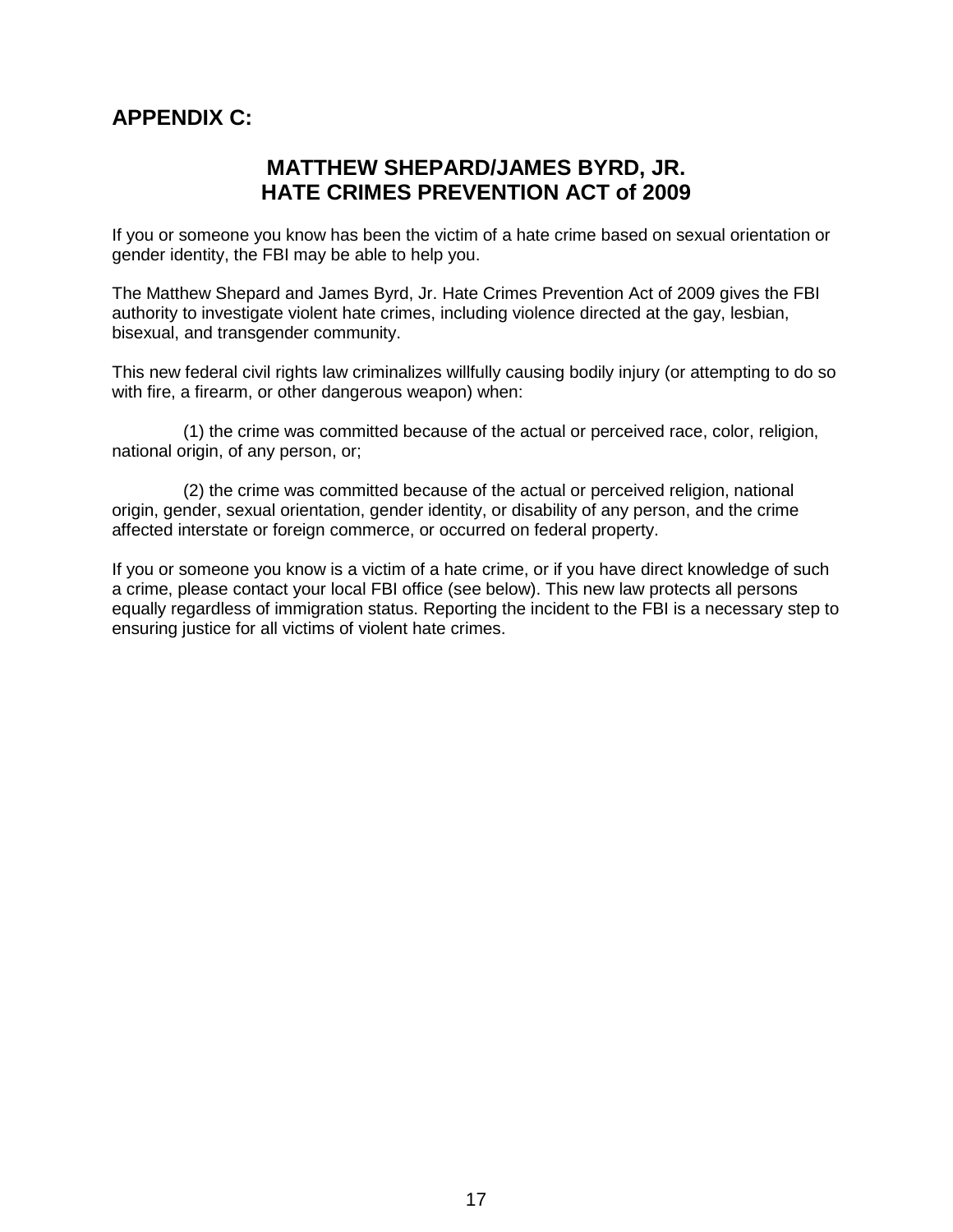# **APPENDIX D:**

# **CALIFORNIA HATE CRIME LAWS**

#### *Felonies*

- **P.C. 422.7** Commission of a crime for the purpose of interfering with another's exercise of civil rights.
- **P.C. 594.3** Vandalism of place of worship based on racial or religious bias.
- **P.C. 11412** Threats obstructing exercise of religion.
- **P.C. 11413** Use of destructive device or explosive or commission of arson in certain places.

#### *Misdemeanors*

- **P.C. 422.6** Use of force, threats or destruction of property to interfere with another's exercise of civil rights.
- **P.C. 422.9** Violation of civil order (Bane Act) protecting the exercise of civil rights.
- **P.C. 538(c)** Unauthorized insertion of advertisements in newspapers and redistribution to the public.
- **P.C. 640.2** Placing handbill, notice or advertisement on a consumer product or product package without authorization.
- **P.C. 11411** Terrorism of owner or occupant of real property. Placement or display of sign, symbol or other physical impression without authorization, engagement in pattern of conduct, or burning or desecration of religious symbols.

#### *Enhancements*

- **P.C. 190.2(a)(16)** Special circumstances imposing the Death Penalty or Life Without possibility of Parole if the victim was intentionally killed because of race, color, religion, nationality, country of origin.
- **P.C. 190.3** Special circumstances imposing Life Without possibility of Parole if the victim was intentionally killed because of sexual orientation, gender or disability.
- **P.C. 422.75** Penalty for felony committed because of victim's race, color, religion, nationality, country of origin, ancestry, disability or sexual orientation shall be enhanced one, two or three years in prison, if the person acts alone; and 2, 3 or 4 years if the person commits the act with another.  $\frac{3}{5}$

Note: If the criminal offense was not committed because of bias, an appropriate criminal charge can nonetheless be filed.

<span id="page-17-0"></span><sup>&</sup>lt;sup>25</sup> Los Angeles District Attorney's Office website. [www.da.co.la.ca.us/hate/default.htm](http://www.da.co.la.ca.us/hate/default.htm)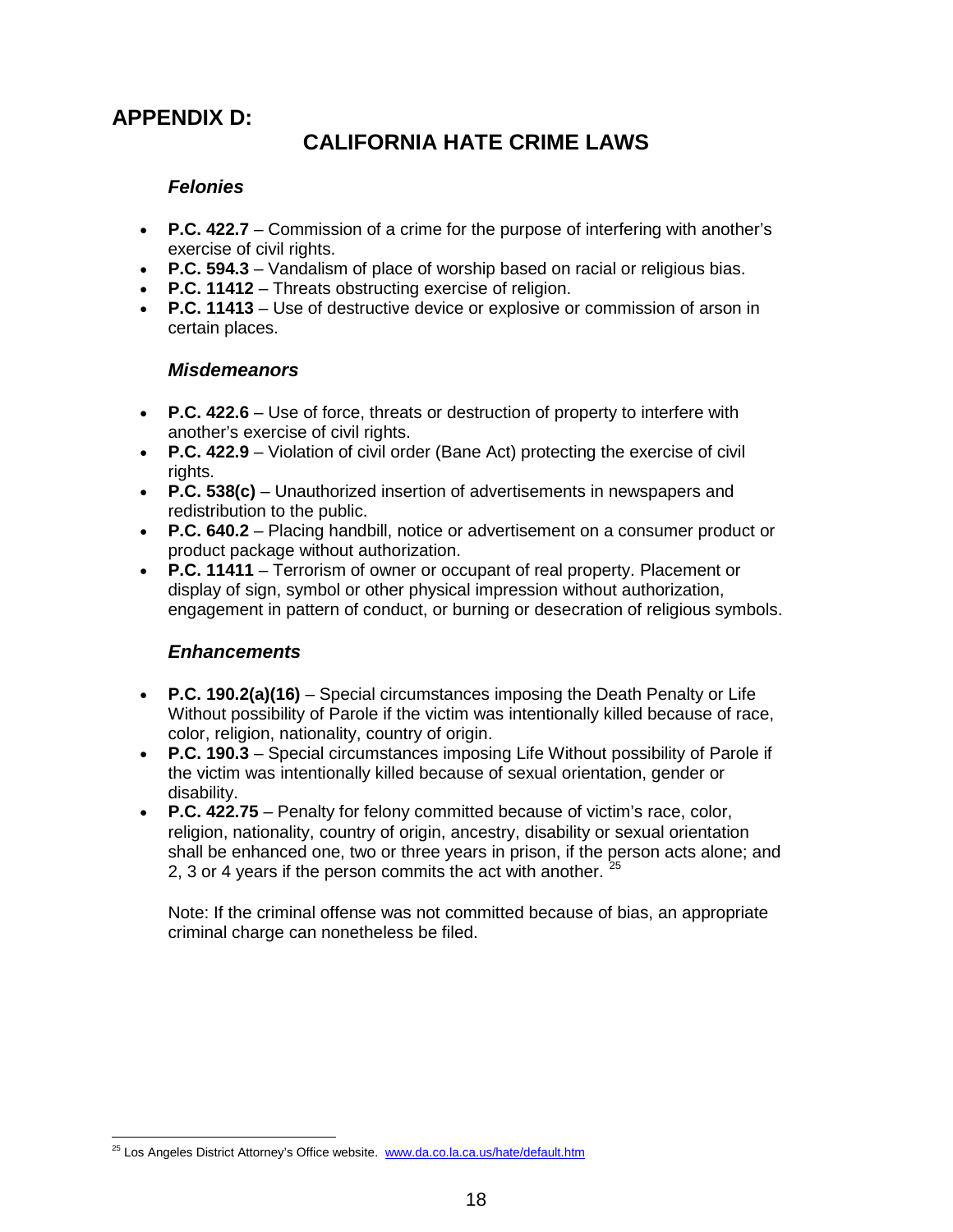# **APPENDIX E:**

# **RESOURCES**

*For more LGBT resources, please refer to CALCASA's information packet Focusing on Pride (Part 1): Sexual Assault in the LGBT Community. Below are additional websites focusing on hate crime information:*

[Anti-Defamation League](http://www.adl.org/) www.adl.org

California Association of Human Relations Organizations (CAHRO) [www.cahro.org](http://www.cahro.org/)

Center for Preventing Hate [www.preventinghate.org](http://www.preventinghate.org/)

Gay, Lesbian, Straight Education Network www.glsen.org

Gay and Lesbian Alliance Against **Defamation** [www.glaad.org](http://www.glaad.org/)

[Matthew Shepard Foundation](http://matthewsplace.com/foundtext.html) www[.matthewsplace.com/foundtext.html](http://matthewsplace.com/foundtext.html)

National Center for Hate Crime Prevention hwww.edc.org/HHD/hatecrime

[National Center for Victims of Crime](http://www.ncvc.org/) www.ncvc.org

[Not In Our Town](http://www.pbs.org/niot/) [www.niot.org](http://www.niot.org/)

[Partners Against Hate](http://www.partnersagainsthate.org/) [www.partnersagainsthate.org](http://www.partnersagainsthate.org/)

[Prejudice Institute](http://www.prejudiceinstitute.org/) [www.prejudiceinstitute.org](http://www.prejudiceinstitute.org/)

[Simon Wiesenthal Center](http://www.wiesenthal.com/) www.wiesenthal.com

[Southern Poverty Law Center](http://splcenter.org/) www.splcenter.org

Teaching Tolerance [www.tolerance.org](http://www.tolerance.org/)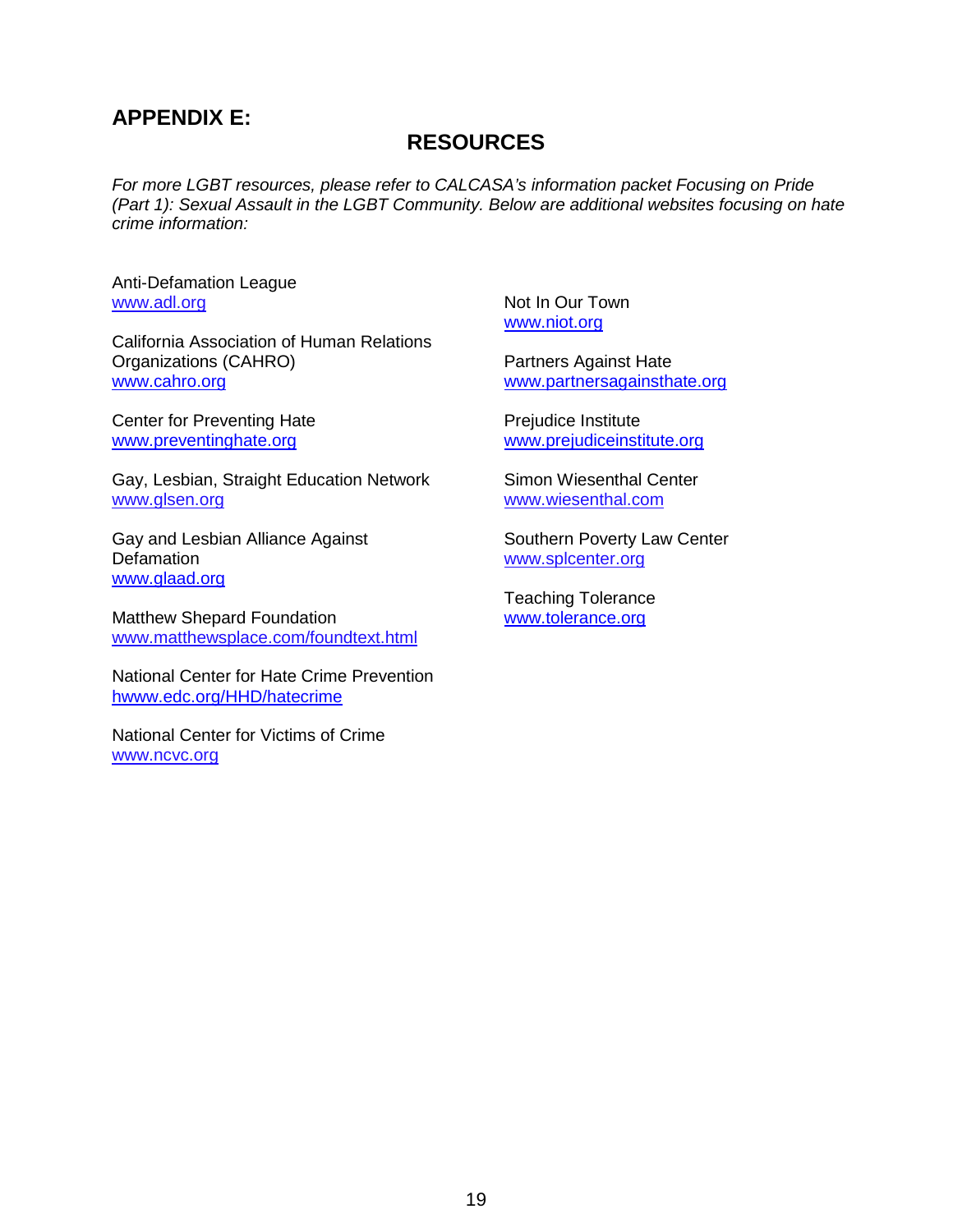# **APPENDIX F:**

# **CALIFORNIA COMMUNITY AND LAW ENFORCEMENT HATE CRIME NETWORKS**

#### **Community United Against Violence (CUAV)**

170A Capp Street San Francisco, CA 94110 24-hour safety line: 415-333-4357 Services: peer-based counseling, direct assistance, education and outreach, grassroots organizing, and policy advocacy

#### **Intergroup Clearinghouse - San Francisco**

1125-B Quintara Street San Francisco, CA 94116 Phone Number: 415-564-9410 Services: School technical assistance, criminal justice coordination, victim assistance training, victim referral, community education

#### **Los Angeles County Commission on Human Relations**

3175 W. 6<sup>th</sup> Street, Suite 104 Los Angeles, CA 90020 Phone Number: 213-738-2788 Services: Community response, criminal justice coordination, victim referral, community education

#### **Orange County HRC**

1300 South Grand Bldg B Santa Ana, CA 92705 Phone Number: 888-662-4283 Services: Hate crime data collection, victim referral, law enforcement training & coordination, community response, school technical assistance

#### **Sacramento Area Hate Crime Task Force**

US Attorney's Office 50 I Street, Suite 10-100 Sacramento, CA 95814-2323 Phone Number: 916-554-2776 Services: Victim referral, hate crime data collection, community response, community education

#### **San Diego Human Relations Commission**

1200 3<sup>rd</sup> Ave, Suite 916 San Diego, CA 92101 Phone Number: 619-236-6420 Services: Hate crime data collection, law enforcement training, community education

#### **Santa Barbara Human Relations Commission**

Phone Number: 805-568-3410 Services: Victim assistance and referral, law enforcement training, community education, hate crime data collection, community response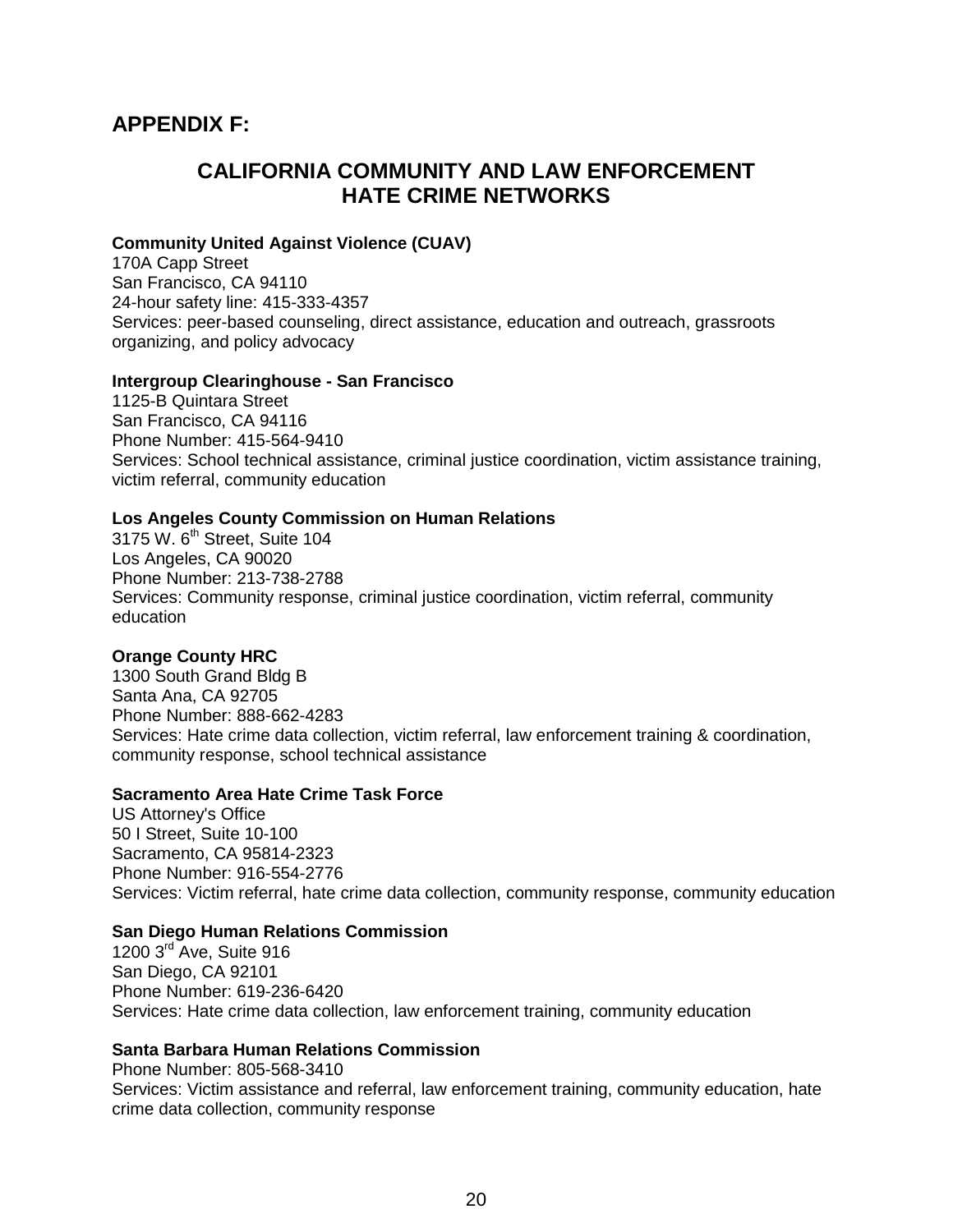#### **Santa Clara County Network for a Hate Free Community**

c/o the Santa Clara County Human Relations Commission 2310 N. First Street, Suite 104 San Jose, CA 95131 Phone Number: 408-792-2304 Services: Community education, victim assistance and referral, hate crime data collection

#### **Sonoma County Network**

Sonoma County HRC 2300 County Center Drive B167 Santa Rosa, CA 95403 Phone Number: 707-565-2693 Services: Victim referral, hate-free communities, victim assistance training, community response, college technical assistance, school technical assistance, community education

#### **Western Inland Empire Coalition Against Hate (WIECAH)**

Phone Number: 951-892-4834 Services: Victim assistance and referral, community response, hate crime collection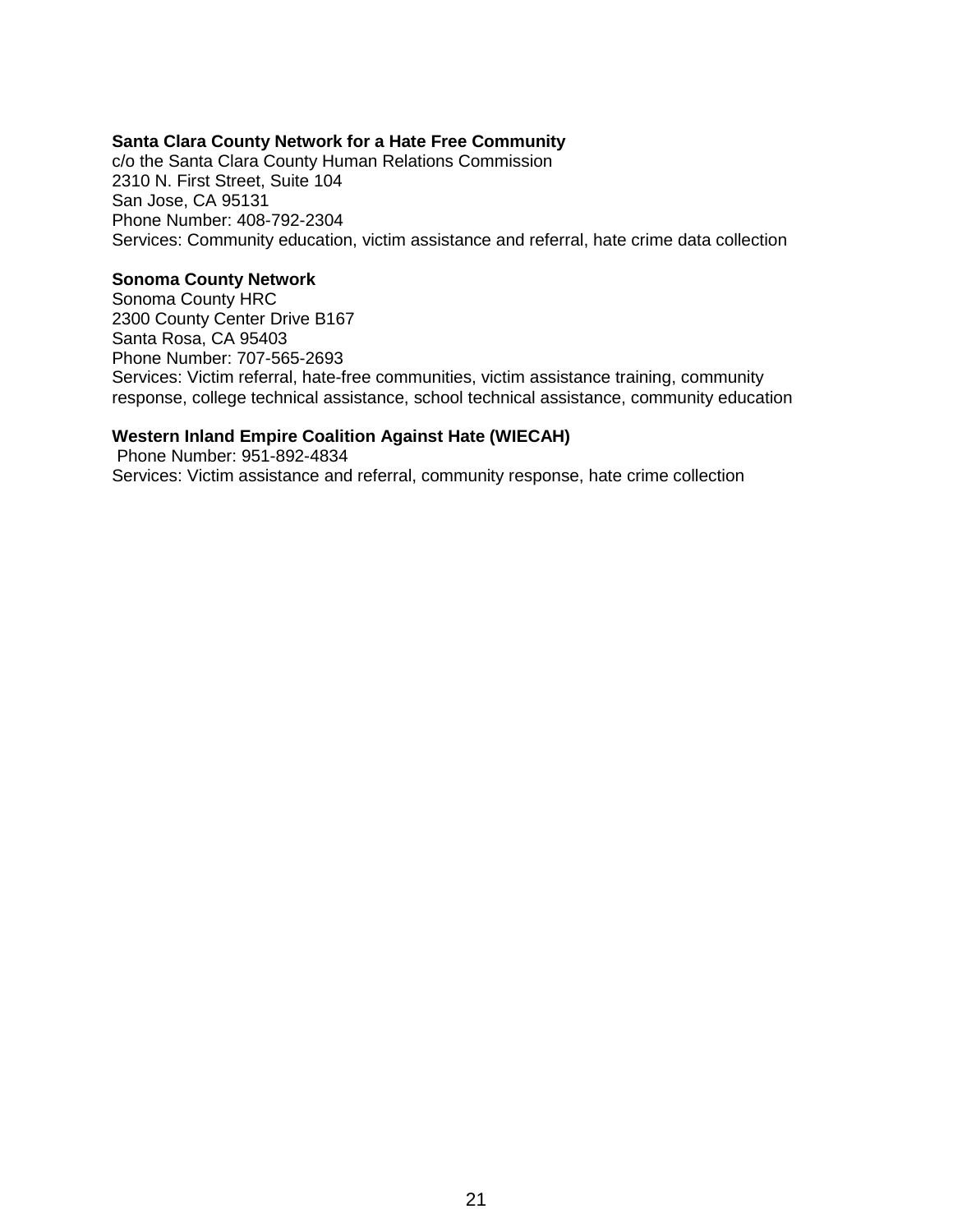#### **APPENDIX G:**

# **SUGGESTED READING AND VIDEOS**

*The following materials provide further information on the issues discussed in this information packet and are available to California rape crisis center staff. Please contact Villena Kournis, CALCASA's Administrative and Library Associate, at 916-446-2520, Ext. 320 or at [info@calcasa.org](mailto:info@calcasa.org) for a complete list of bibliographies.*

#### **ARTICLES**

ART J.VAW 6.1 68

Bernhard, Linda A. Physical and sexual violence experienced by lesbian and heterosexual women. Thousand Oaks, CA: Violence Against Women, Vol. 6, No. 1, [January 2000].

ART J.AVB 7.1 85

Craig, Kellina M. Examining hate-motivated aggression : a review of the social psychological literature on hate crimes as a distinct form of aggression. New York, NY: Aggression and Violent Behavior, Vol. 7, No. 1, [January/February 2002].

ART J.JIV 16.10 1008

D'Augelli, Anthony R and Grossman, Arnold H. Disclosure of sexual orientation, victimization, and mental health among lesbian, gay, and bisexual adults. Thousand Oaks, CA: Journal of Interpersonal Violence, Vol. 16, No. 10, [October 2001].

ART J.JIV 5.3 301

Herek, Gregory M and Berrill, Kevin T. Documenting the victimization of lesbians and gay men: methodological issues. Newbury Park, CA: Journal of Interpersonal Violence, Vol. 5, No. 3, [September 1990].

ART J.JIV 12.2 195

Herek, Gregory M and Glunt, Eric K. Hate crime victimization among lesbian, gay, and bisexual adults: prevalence, psychological correlates, and methodological issues. Thousand Oaks, CA: Journal of Interpersonal Violence, Vol. 12, No. 2, [April 1997].

ART I.JSR 37.2 142

Krahe, Barbara and Waizenhofer, Eva. The prevalence of sexual aggression and victimization among homosexual men. The Journal of Sex Research, Vol. 37, No. 2, [May 2000].

ART J.JIV 16.9 928

Kuehnle, Kristen and Sullivan, Anne. Patterns of Anti-Gay Violence: An Analysis of Incident characteristics and Victim Reporting. Thousand Oaks, CA: Journal of Interpersonal Violence, [September 2001].

#### **BOOKS**

HQ 76.3 .U5 B48 1996

Berzon, Betty. Setting them straight: you can do something about bigotry and homophobia in your life. New York: Plume, [1996].

HQ 74 .B558

The Bisexual Resource Guide. Cambridge, MA: Bisexual Resource Center, [1995-].

HQ 77.9 .B67 .c2 1995

Bornstein, Kate. Gender outlaw: on men, women, and the rest of us. New York: Vintage Books, [1995].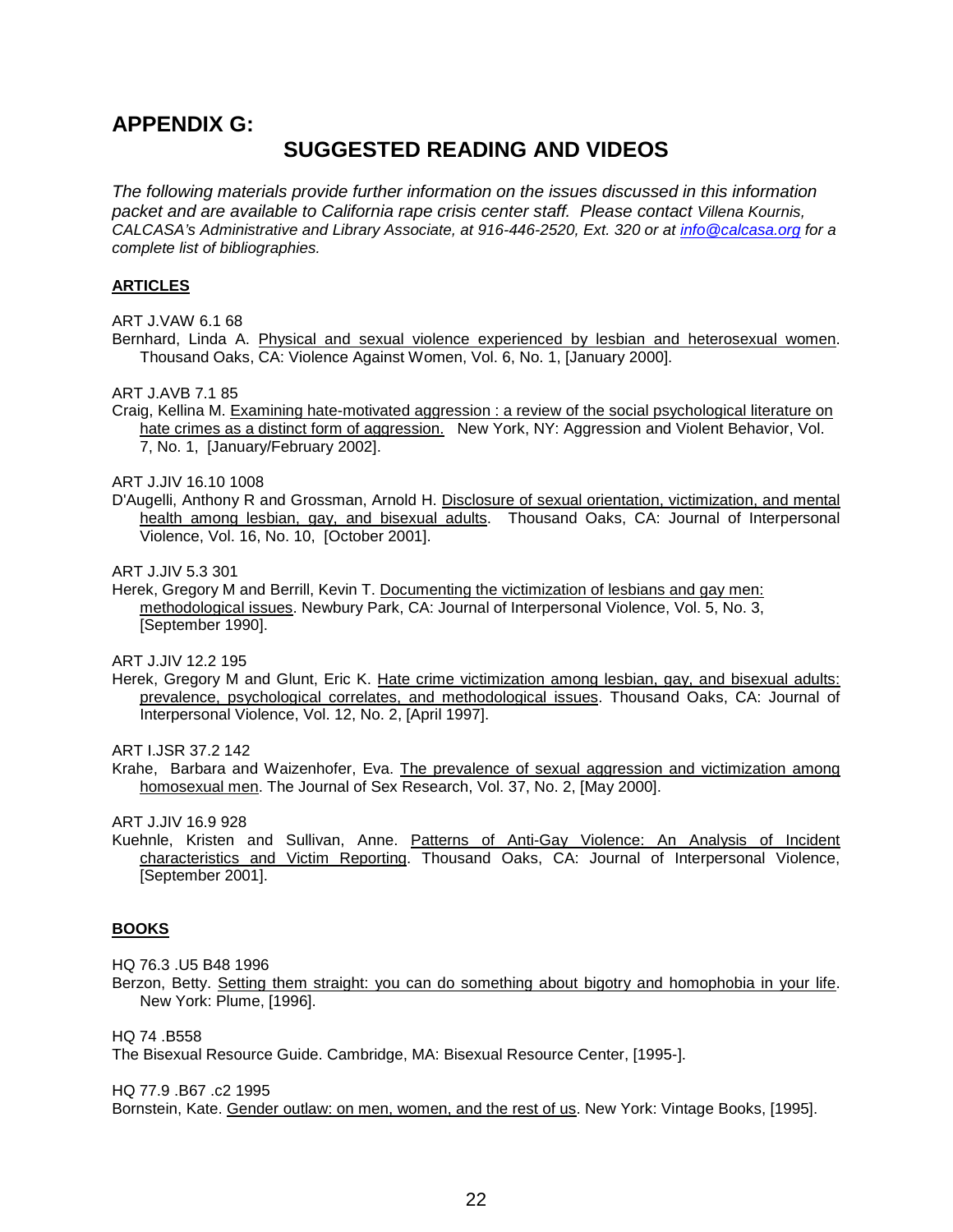P 96 .S452 U64 1995

Dines, Gail and Humez, Jean McMahon. Gender, race, and class in media: a text-reader. Thousand Oaks, CA: Sage, [1995].

HV 6773.52 .G47 2004

Gerstenfeld, P.B. Hate Crimes: Causes, Controls, and Controversies. Thousand Oaks, CA: Sage, [2004].

HV 6773.52 .C75 2004

Gerstenfeld, P.B. & Grant, D.R. Crimes of Hate: Selected Readings. Thousand Oaks: Sage [2004].

HV 6558 .L86 1998

Hong, Luoluo. Redefining babes, booze and brawls: men against violence- towards a new masculinity. [Parkland, FL]: Dissertation.com, [1998].

KF 9345 .J33 1998

- Jacobs, James B and Potter, Kimberly. Hate crimes: criminal law & identity politics. New York: Oxford University Press, [1998].
- Levin, Jack and Jack McDevitt. Hate Crimes Revisited: America's War on Those Who are Different. Westview Press [2002]

HQ 76.3 .U5 L58 1999

Lipkin, Arthur. Understanding homosexuality, changing schools: a text for teachers, counselors, and administrators. Boulder, CO: Westview Press, [1999].

HQ 1206 .M3446 1996

Martin, Biddy. Femininity played straight: the significance of being lesbian. New York: Routledge, [1996].

HQ 75.6 .N18 2001

National gay and lesbian task force foundation 14th annual creating change conference November 7-11, 2000 Milwaukee, WI. Milwaukee, WI: NGLTF Foundation, [2000].

HV 6250.4 .W65 G48 1997

Schiffman, Jessica R. Gender violence: interdisciplinary perspectives. New York: New York University Press, [1997].

HV 6561 S48 2001 c.1

Sexual violence on campus: policies, programs and perspectives. New York, NY: Springer, [2001].

HV 1449 .V36 2000

Van Wormer, Katherine S and Boes, Mary. Social work with lesbians, gays, and bisexuals: a strengths perspective. Boston, MA: Allyn & Bacon, [2000].

KF 9323 .M94 2001

Whitlock, Katherine. In a time of broken bones : a call to dialogue on hate violence and limitations of hate crimes legislation. Philadelphia, PA: American Friends Service Committee, [2001].

#### **DISSERTATIONS**

DIS .090

Washington, Patricia Ann. Age, race, gender, and sexual orientation: intersecting variables in manifestations of the second assault phenomenon. State University of New York at Binghamton, [1996].

DIS .113

Yeskel, Felice D. Dealing with lesbian, gay and bisexual concerns: multicultural organizational development in higher education. University of Massachusetts, [1991].